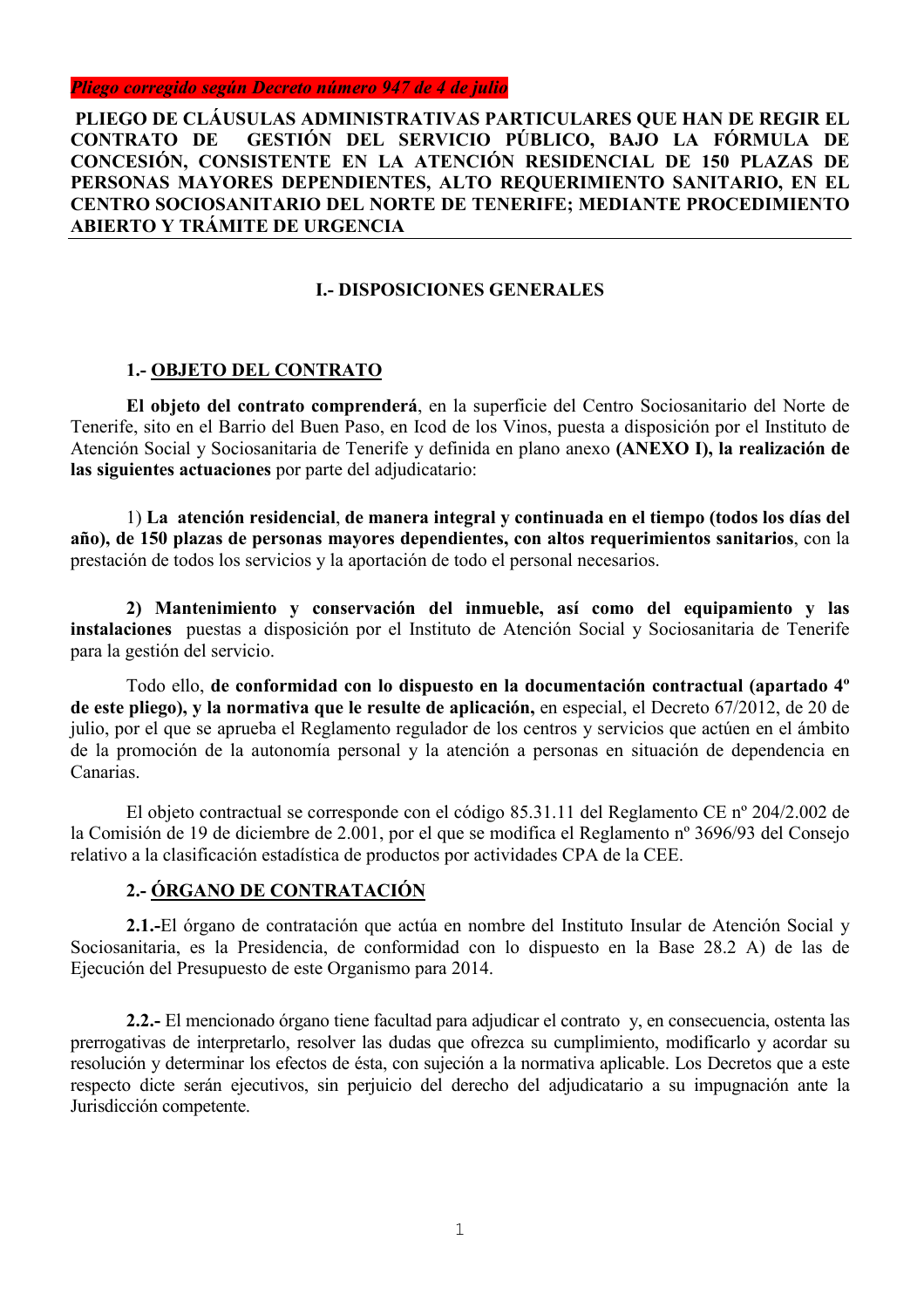## 3.- RÉGIMEN JURÍDICO Y JURISDICCIÓN

3.1.- La contratación a realizar se califica como contrato administrativo de gestión de servicios públicos de carácter administrativo, bajo la fórmula de concesión, de conformidad con lo establecido en los artículos 8, 19 y 277 a) del Real Decreto Legislativo 3/2011, de 14 de noviembre, por el que se aprueba el Texto Refundido de la Ley de Contratos del Sector Público (en adelante TRLCSP), quedando sometida a dicha ley, así como al Reglamento General de la Ley de Contratos de las Administraciones Públicas, aprobado por Real Decreto 1098/2001, en tanto continúe vigente, o a las normas reglamentarias que le sustituvan.

Asimismo, resultarán aplicables la Ley 7/1.985 reguladora de Bases de Régimen Local, Reglamento de Servicios de las Corporaciones Locales; Ley 39/2.006 de 14 de diciembre, de promoción de la autonomía personal y atención a las personas en situación de dependencia; las demás disposiciones estatales que regulan la contratación del sector público, y las dictadas por la Comunidad Autónoma de Canarias, en el marco de sus respectivas competencias, y en particular, el Decreto 236/1998 de 18 de diciembre, por el que se regulan las condiciones de acceso y los criterios para el pago del servicio en centros de alojamiento y estancia para personas mayores, públicos y privados, con participación de la Comunidad Autónoma en su financiación, y el Decreto 67/2012 de 20 de julio, por el que se aprueba el Reglamento regulador de los centros y servicios que actúen en el ámbito de la promoción de la autonomía personal y de atención a las personas en situación de dependencia en Canarias; la normativa relativa al mantenimiento de las instalaciones que se ponen a disposición del adjudicatario, normativa higiénicosanitaria, y demás disposiciones que resulten aplicables.

3.2.- Las cuestiones litigiosas surgidas sobre la interpretación, modificación y resolución del contrato, y efectos de ésta, serán resueltas por el órgano de contratación, cuyos acuerdos pondrán fin a la vía administrativa, y serán inmediatamente ejecutivos, sin periuicio de los recursos que contra los mismos procedan.

## **4.- DOCUMENTACION CONTRACTUAL**

Tendrán carácter contractual los siguientes documentos:

- El presente pliego de cláusulas administrativas particulares. Para dudas respecto de este documento, los licitadores han de contactar con el Servicio de Gestión Administrativa, teléfonos 922 843239 ó 922 843240; erikam@iass.es, pedrov@iass.es).
- Plano que refleja la superficie del Centro puesta a disposición del adjudicatario para la ejecución del contrato (ANEXO I). Para dudas respecto de este documento, los licitadores han de contactar con la Unidad de Planificación, Evaluación y Sistemas de la Información, teléfonos 922 843380, 922843204; lorenzo@iass.es, rhernandez@iass.es).
- El pliego de prescripciones técnicas particulares que rige la contratación (ANEXO II). Para dudas respecto de este documento, los licitadores han de contactar con la Unidad de Atención a la Dependencia, teléfonos 922843398, 922843361 y 922843383;  $dsanchez(\omega)$  ass.es.  $\arbona(\partial)$ iass, ecastro $(\partial)$ iass.es.).
- Relación de instalaciones comunes y compartidas y documento que refleja las indicaciones que deberá llevar a cabo el adjudicatario para el mantenimiento de las instalaciones y equipamiento puestos a su disposición para la ejecución del contrato (ANEXO III). Para dudas respecto de este documento, los licitadores han de contactar con la Unidad de Planificación, Evaluación y Sistemas de la Información, teléfonos 922 843380, 922843204; lorenzo@iass.es, rhernandez@iass.es).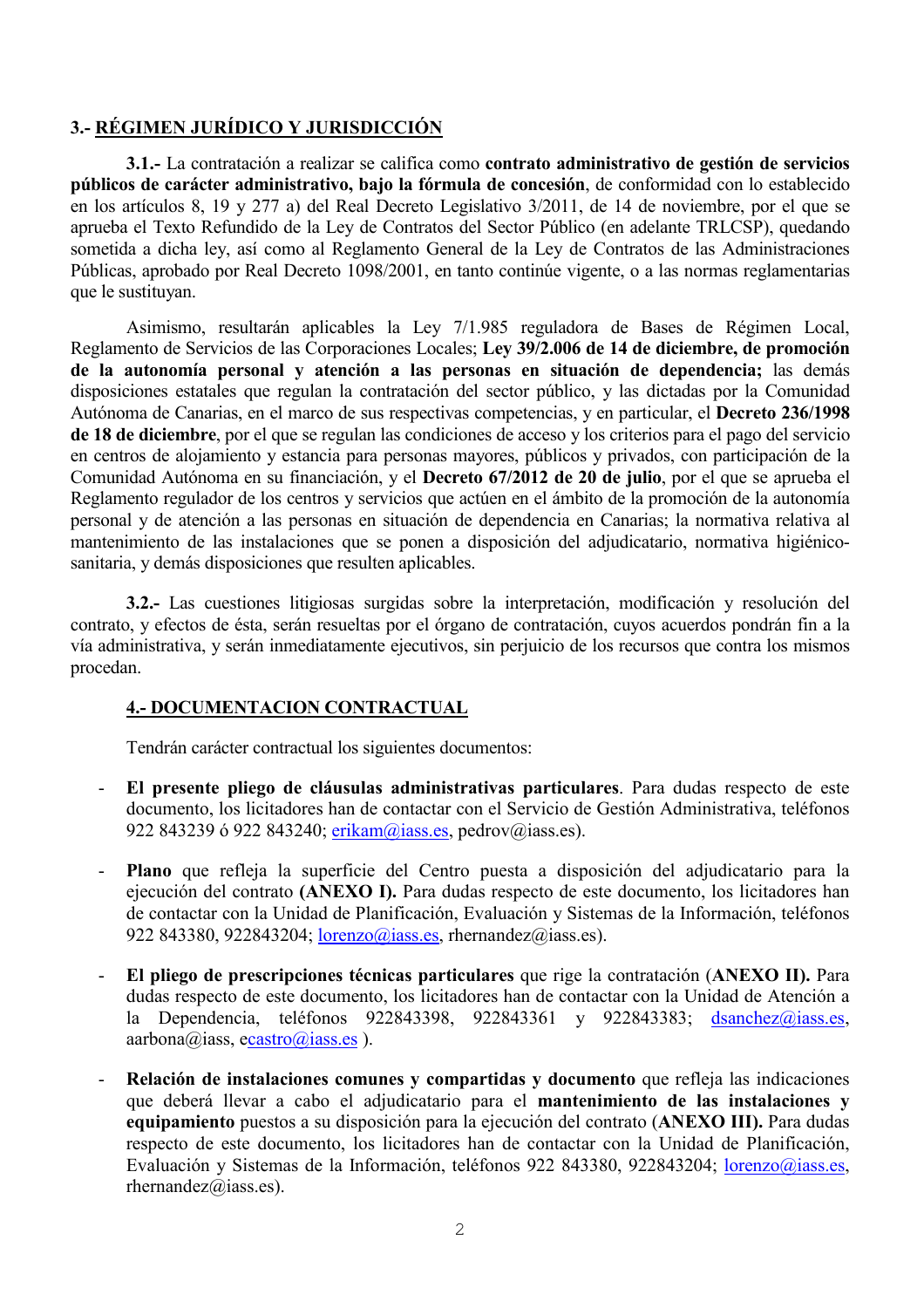- Inventario del equipamiento que se pondrá a disposición del adjudicatario para la ejecución del contrato (ANEXO IV). Para dudas respecto de este documento, los licitadores han de contactar con la Unidad de Atención a la Dependencia, teléfonos 922 843398, 922843383, 922843361;  $dsanchez@iass.es, ecastro@iass.es, aarbona@iass.es).$
- Criterios de reparto de los contratos de mantenimiento y suministros (ANEXO V). Para dudas respecto de este documento, los licitadores han de contactar con la Unidad de Planificación, Evaluación y Sistemas de la Información, teléfonos 922 843380, 922843204; lorenzo@iass.es, rhernandez@iass.es).
- Oferta presentada por el adjudicatario.

## 5.- CAPACIDAD PARA CONTRATAR

5.1.- Podrán contratar con la Administración las personas naturales o jurídicas, españolas o extranjeras que, teniendo plena capacidad de obrar, no se hallen comprendidas en alguna de las circunstancias previstas en el artículo 60 del TRLCSP, extremo que se podrá acreditar por cualquiera de los medios establecidos en el artículo 72 del TRLCSP.

Las empresas deberán ser personas físicas o jurídicas cuya finalidad o actividad tenga relación directa con el objeto del contrato, según resulte de sus respectivos estatutos o reglas fundacionales.

5.2.- Además de los requisitos reseñados, los licitadores deberán acreditar su solvencia económica, financiera y técnica a través de todos los medios de justificación que, al amparo de los artículos 75 y 78 del TRLCSP, que se reseñan a continuación:

### a) Solvencia económica y financiera:

Podrá acreditarse mediante al menos uno (1) de los siguientes medios:

- 1) Informe de instituciones financieras (se adjunta modelo como ANEXO VII) que verse sobre la situación financiera y patrimonial del licitador referida al contrato: o bien si se trata de profesionales, mediante la existencia de un seguro de indemnización por riesgos profesionales, relacionado con el objeto del contrato.
- 2) Las cuentas anuales presentadas en el Registro Mercantil o en el Registro oficial que corresponda. Los empresarios no obligados a presentar las cuentas en Registros oficiales podrán aportar, como medio alternativo de acreditación, los libros de contabilidad debidamente legalizados. Deberán tenerse en cuenta las siguientes consideraciones:
	- Las de las sociedades exigirá que el importe de su patrimonio neto, según el balance de  $\bullet$ las cuentas anuales aprobadas y presentadas en el Registro Mercantil correspondientes al último ejercicio finalizado, y, en su defecto, de las correspondientes al último ejercicio cuyo período de presentación haya finalizado, supere el importe mínimo establecido en la legislación mercantil para no incurrir en causa de disolución.
	- La determinación de la solvencia económica y financiera de los empresarios que sean  $\bullet$ personas físicas se efectuará con los mismos criterios que para las sociedades, sustituyéndose el criterio de determinación del importe mínimo de su patrimonio neto por el de que éste no sea inferior a la mitad de la cifra establecida por la legislación mercantil como importe mínimo del capital social para las sociedades de responsabilidad limitada, pudiendo sustituirse los datos de sus cuentas anuales presentadas en el Registro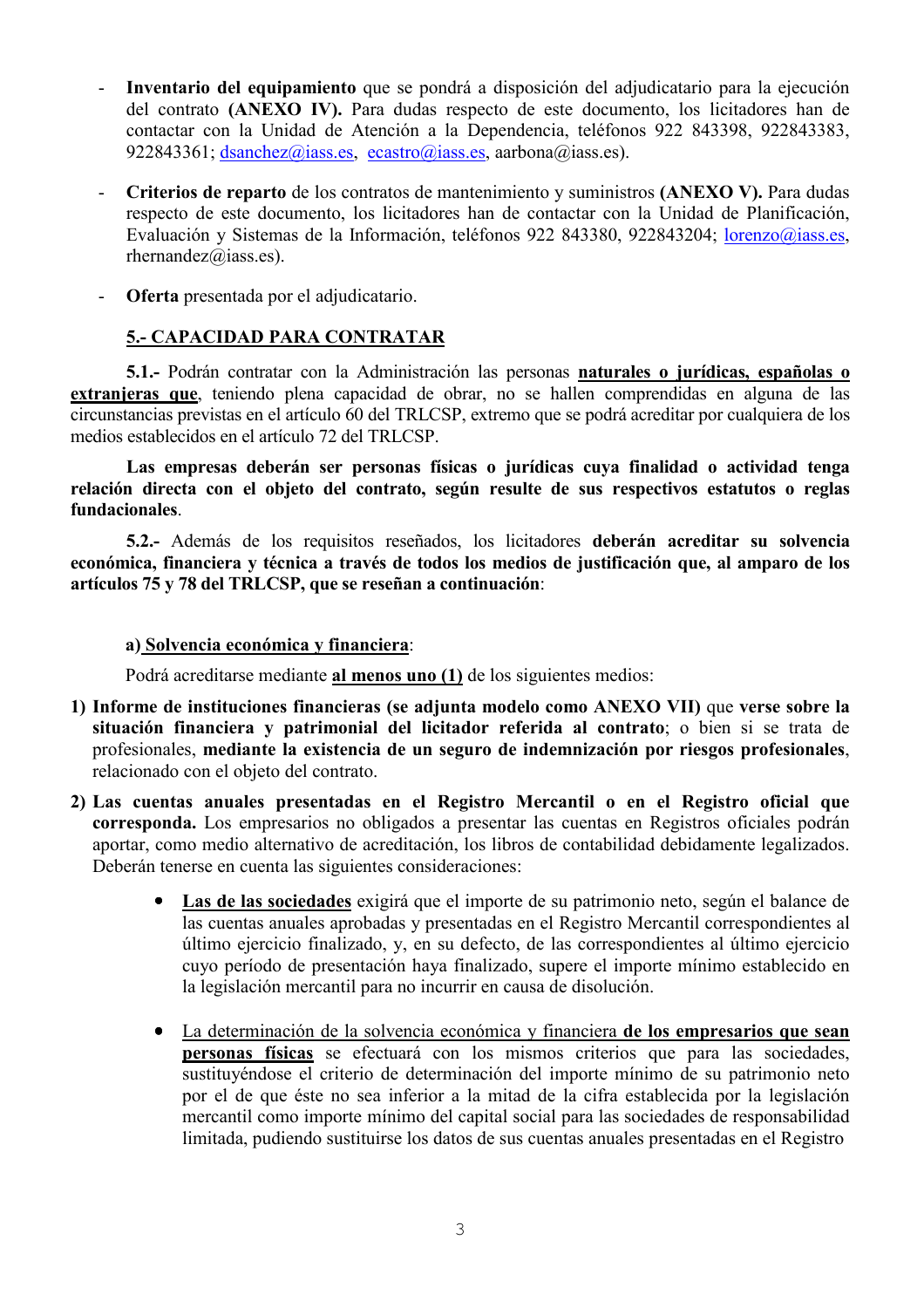Mercantil por las que figuren en su Libro de Inventarios y Cuentas Anuales, debidamente legalizado, cuando el empresario no esté inscrito en dicho Registro Mercantil y no esté obligado a ello.

· La determinación de la solvencia económica y financiera de las entidades no mercantiles se efectuará con los mismos criterios que para las sociedades, sustituyéndose el criterio de determinación del importe mínimo de su patrimonio neto por el de que éste no sea inferior a la mitad de la cifra establecida por la legislación mercantil como importe mínimo del capital social para las sociedades de responsabilidad limitada, o al importe mínimo exigido en sus Estatutos o en la normativa aplicable a la entidad, si alguno de ellos fuese superior. Las referencias al Registro Mercantil se entenderán realizadas al registro público que legalmente les corresponda.

Las entidades obligadas a auditar sus cuentas, así como las que por cualquier circunstancia las hayan sometido a auditoría, deberán incluir con sus cuentas el correspondiente informe de auditoría, cuvos resultados y manifestaciones serán tenidos en cuenta para la interpretación de las cuentas.

Y en todo caso, deberá presentar una declaración sobre el volumen global de negocios y, en su caso, el volumen de negocios en el ámbito de actividades correspondiente al obieto del contrato, referido como máximo a los tres últimos ejercicios disponibles en función de la fecha de creación o de inicio de las actividades del empresario, en la medida en que se disponga de las referencias de dicho volumen de negocios.

Si, por una razón justificada, el empresario no está en condiciones de presentar las referencias solicitadas, se le autorizará a acreditar su solvencia económica y financiera por medio de cualquier otro documento que se considere apropiado por el órgano de contratación.

b) Solvencia técnica o profesional. Se acreditará por todos los siguientes medios:

- Una relación de los principales servicios o trabajos realizados en los últimos tres (3) años, relacionados con el presente objeto contractual, que incluya importe, fechas, número de plazas gestionadas, y el destinatario, público o privado de los mismos. Los servicios o trabajos efectuados se acreditarán mediante certificados expedidos o visados por el órgano competente, cuando el destinatario sea una entidad del sector público o, cuando el destinatario sea un sujeto privado, mediante un certificado expedido por éste o, a falta de este certificado, mediante una declaración del empresario; en su caso, estos certificados serán comunicados directamente al órgano de contratación por la autoridad competente. En los certificados deberá constar el número de plazas gestionadas, el destinatario, y el grado de satisfacción con el servicio prestado. A efectos de acreditar la solvencia técnica para el presente contrato, el licitador deberá acreditar experiencia previa en la gestión de al menos un centro de más de 50 plazas de similares características al objeto del presente contrato.

- Indicación de las titulaciones académicas y profesionales del empresario y del personal directivo de la empresa y, en particular, del personal responsable de la supervisión del contrato.

- Descripción de las medidas empleadas por el empresario para garantizar la calidad en la empresa.

5.3.- En los supuestos en que se presente oferta en Unión Temporal, todos los ofertantes deberán acreditar su capacidad y solvencia económica y técnica, acumulándose a efectos de la determinación de la misma, las características acreditadas por cada uno de los integrantes de la Unión Temporal, de conformidad con lo dispuesto en el artículo 24 del RGLCAP.

5.4.- Los que contraten con la Administración deberán hacerlo mediante la representación de personas debidamente facultadas para ello.

Los licitadores deberán solicitar y obtener de la Secretaría Delegada de este Organismo Autónomo, acto expreso y formal de bastanteo de la documentación que pretendan aportar a los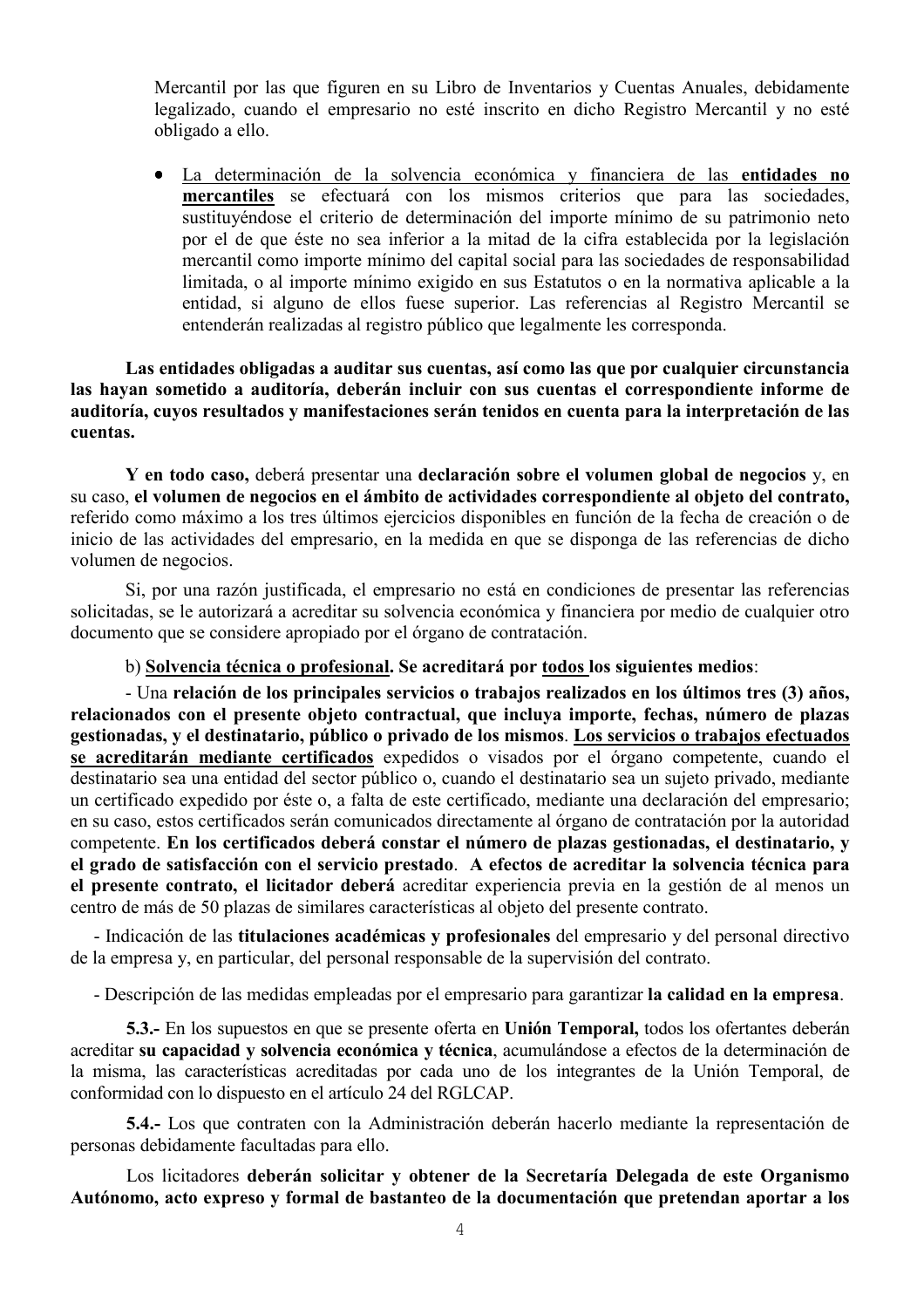efectos de acreditar su representación para licitar, con carácter previo a la presentación de la misma.

No obstante y con carácter excepcional, los documentos acreditativos de la representación, podrán ser calificados, en el seno de la Mesa de Contratación, por el Secretario o Técnico de Administración General que le sustituya, interviniente en la misma, consignándose expresamente en el acta la manifestación respecto a si la documentación aportada es bastante para que el representante ejerza las facultades de licitar en relación con el expediente concreto.

## 6.- PLAZO DE DURACIÓN DEL CONTRATO

El contrato tiene un plazo de duración de CINCO (5) MESES, teniendo previsto el inicio de la prestación el 1 de agosto y finalización el 31 de diciembre de 2.014, de conformidad con las siguientes fases:

- Una vez formalizado el contrato, la entidad adjudicataria con la mayor brevedad posible v en el plazo máximo de un (1) mes deberá realizar las gestiones que requiera para el inicio de la explotación (constitución de los seguros establecidos en este pliego, selección del personal que fuere necesario etc..) Debiendo presentar ante este Organismo el documento oficial de titulación del personal seleccionado, y colegiación si resultare necesario, y formación complementaria ofertada, en documento original o copia compulsada, de conformidad con lo dispuesto en el presente contrato.
- Seguidamente, el Instituto de Atención de Atención Social y Sociosanitaria con la mayor brevedad posible y, en el plazo máximo de un (1) mes, comenzará a derivarle a la entidad adjudicataria, personas usuarias para la atención residencial.

En caso de que la licitación o la adjudicación sufran retrasos, se respetará el plazo de explotación inicial de cinco (5) meses.

Asimismo, el plazo de duración del contrato podrá ser objeto de prórroga, por mutuo acuerdo expreso de las partes, por un plazo máximo adicional de TRES AÑOS Y MEDIO (dentro de dicho plazo de tres años y medio se podrán acordar prórrogas de menor duración). En caso de prórroga se realizará una actualización en el plan de mantenimiento de las instalaciones.

# II. RÉGIMEN ECONÓMICO.

## 7.- CONTRAPRESTACIONES ECONÓMICAS clausula corregida según Decreto número 947 de 4 de julio)

El valor estimado del contrato asciende a la cantidad de 1.499.094 € (I.G.I.C. incluido en el módulo social) para una duración de cinco (5) meses. Incluida la posibilidad de prórrogas (3 años y medio más), el valor estimado total ascenderá a 14.011.140 €.

|                 | año 2014     | año 2015     | año 2016     | año 2017     | año 2018     | <b>TOTAL</b>  |
|-----------------|--------------|--------------|--------------|--------------|--------------|---------------|
|                 |              |              |              |              |              |               |
| Importe máximo  |              |              |              |              |              |               |
| licitación      | 1.499.094,00 | 3.576.270,00 | 3.586.068,00 | 3.576.270,00 | 1.773.438,00 | 14.011.140,00 |
| Base imponible  |              |              |              |              |              |               |
| (módulo social) | 859.845,15   | 2.051.264,56 | 2.056.884,47 | 2.051.264,56 | 1.017.202,43 | 8.036.461,17  |
| IGIC            | 25.795,35    | 61.537,94    | 61.706,53    | 61.537,94    | 30.516,07    | 241.093,83    |

El importe correspondiente a la plaza de alto requerimiento ocupada por día del Centro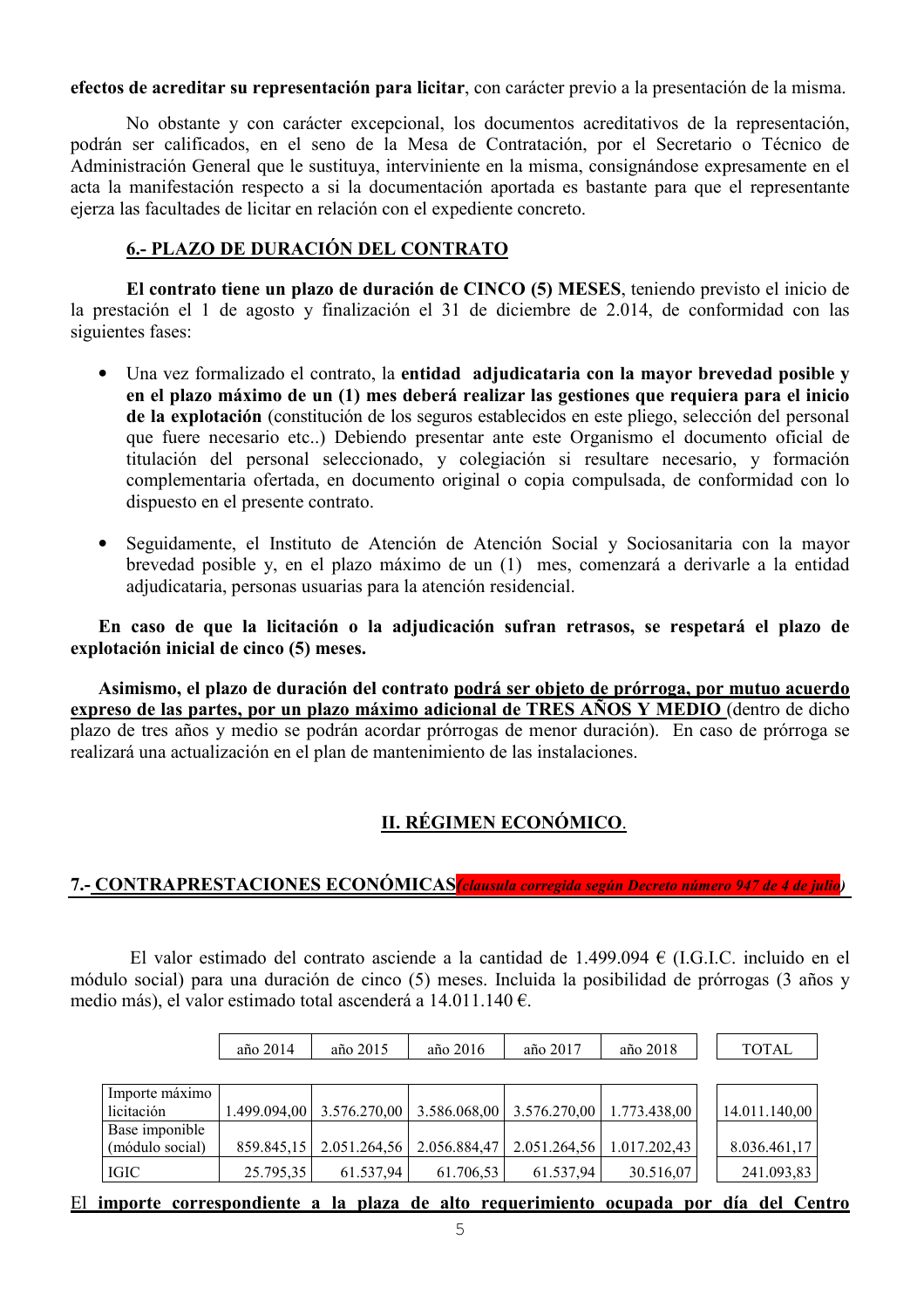residencial se establece en 65, 32 euros (3 % de I.G.I.C. incluido en el módulo social de 38,59 euros), precio módulo sanitario 26, 73 €.

El importe correspondiente a la plaza de alto requerimiento reservada por día del Centro residencial se establece en el 80% de la plaza ocupada, es decir, 52, 26 euros (3 % de I.G.I.C. incluido en el módulo social de 30, 87 euros), precio módulo sanitario 21, 39  $\epsilon$ .

De conformidad con lo dispuesto en la cláusula tercera, apartado segundo del Convenio firmado el 28 de marzo entre la Administración de la Comunidad Autónoma de Canarias y el Cabildo Insular de Tenerife para la prestación de servicios en Centros residenciales, de día y de noche a personas en situación de dependencia y, en general, a personas mayores o con discapacidad, las plazas, a efectos de determinar el importe a abonar al adjudicatario, se clasifican del siguiente modo:

a) Plaza ocupada es aquella plaza adjudicada a una persona que tenga reconocida la situación de dependencia, determinado el requerimiento sanitario y se le haya asignado un servicio de centro de día, de noche, o de atención residencial en la resolución de aprobación del Programa Individual de Atención, y que la ocupe desde el momento en que se produce el ingreso en el centro, a menos que se encuentre en alguna de las situaciones a que se refiere el apartado siguiente.

b) Plaza reservada es aquella plaza que, adjudicada a una persona que tenga reconocida la situación de dependencia, determinado el requerimiento sanitario y se le haya asignado un servicio de centro de día, de noche, o de atención residencial en la resolución de aprobación del Programa Individual de Atención, no está ocupada en virtud de periodos de permisos, vacaciones o ingreso de su usuario en un centro hospitalario. Durante el periodo que media entre el ingreso de la persona dependiente que ocupa la plaza en un centro hospitalario por un proceso médico agudo y el alta médica en el mismo, las partes intervinientes acuerdan cofinanciar la plaza conforme a lo establecido en las cláusulas cuarta y quinta. En los demás casos, las partes se obligan a cofinanciar la plaza por un periodo máximo de 30 días al año. El cambio de usuario en una misma plaza, dará lugar a un nuevo período máximo de 30 días.

Estos precios para el año 2014, son adecuados al mercado y se contemplan en la cláusula cuarta, apartado segundo del Convenio firmado el 28 de marzo de 2014 entre la Administración de la Comunidad Autónoma de Canarias y el Cabildo Insular de Tenerife para la prestación de servicios en Centros residenciales, de día y de noche a personas en situación de dependencia y, en general, a personas mayores o con discapacidad.

En ellos se encuentran incluidos el coste de la prestación del servicio, el beneficio que pueda obtener el empresario, toda clase de tributos, tasas o impuestos (excepto el Impuesto de Bienes Inmuebles), seguros y demás gastos definidos en la cláusula 10 de este pliego y que resulten necesarios para el cumplimiento de las prestaciones que conlleva el contrato de gestión del servicio.

El adjudicatario percibirá por usuario y plaza el importe fijado en este apartado y no podrá facturar a los usuarios, sobre la aportación económica que les corresponda realizar, cantidad adicional alguna por la prestación de los servicios que en este pliego se contemplan a cargo de dicho adjudicatario.

El precio del contrato lo percibirá de la siguiente manera:

El adjudicatario percibirá por usuario y plaza el importe fijado en este apartado, multiplicado por el número de días naturales del mes que corresponda. De dicho importe el usuario, sus familiares u otras personas, aportarán el setenta y cinco 75 % o porcentaje o exención que resulte aplicable según normativa vigente, de los ingresos líquidos mensuales que tuviere por cualquier concepto.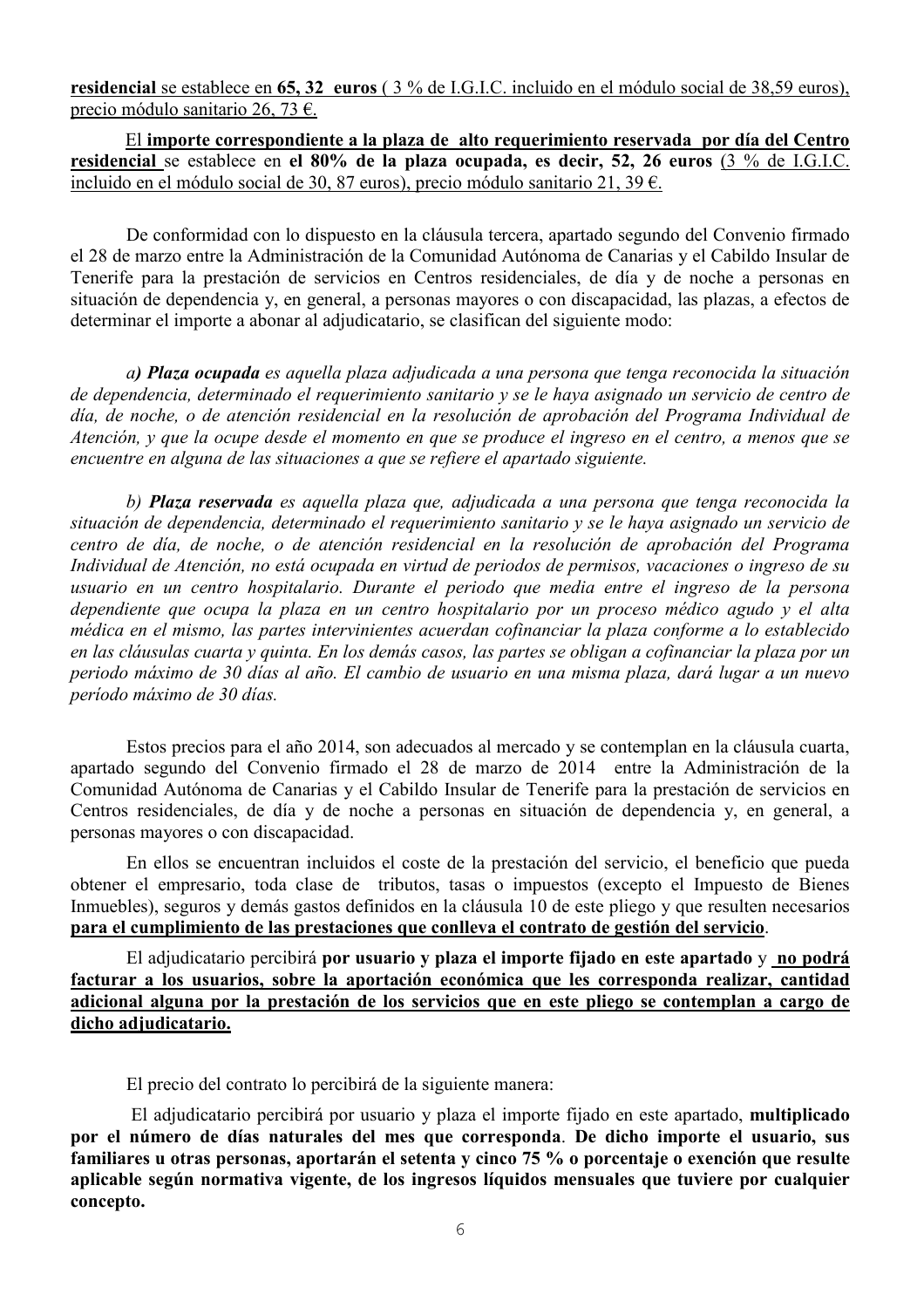## Este Organismo abonará al adjudicatario el importe restante hasta completar el precio plaza/mes.

El pago del importe que corresponda pagar a este Organismo se realizará mediante factura mensual emitida a mes vencido por el contratista, expedida de acuerdo con la normativa vigente y conformada por la Dirección de la Unidad de Atención a la Dependencia debiendo constar en la misma el órgano de contratación y el destinatario (Presidencia/Instituto de Atención Social y Sociosanitaria/Unidad de Atención a la Dependencia).

El importe que corresponda pagar a este Organismo, será abonado al adjudicatario por mensualidades vencidas, previa presentación de facturas, que serán conformadas por la Unidad de Atención a la Dependencia de este Organismo.

El importe que corresponda pagar al usuario ocupante de la plaza lo abonará éste o, en su caso, sus familiares u otras personas que se hayan comprometido al pago, directamente al adjudicatario, realizándose de acuerdo con lo convenido en el contrato que han de suscribir (contrato cuvo modelo debe ser remitido con carácter previo a esta Administración para su supervisión). Será a cargo del adjudicatario cualquier diligencia de cobro que deba realizar sobre la parte que corresponda abonar al residente. El incumplimiento por el usuario o su familia del pago de la aportación económica que les corresponda realizar en los términos previstos en el contrato suscrito entre ambos o, en su caso, el incumplimiento de normas de régimen interior, podrá dar lugar a la **pérdida de** la plaza ocupada, correspondiendo la resolución al Instituto de Atención Social y Sociosanitaria.

El contratista acompañará a la factura de explotación los datos relativos a la cuantía de los ingresos realizados por los usuarios, y de cuantas aclaraciones o documentación complementaria le sea solicitada por la Unidad de Atención a la Dependencia.

### 8.- EXISTENCIA DE CRÉDITO PRESUPUESTARIO

Existe el crédito presupuestario preciso para atender a las obligaciones económicas que se deriven de la contratación durante el año 2.014, con cargo a la aplicación presupuestaria 14.23308.227, proyecto de inversión 2014/21/13.

#### **9.- REVISION DE PRECIOS**

Respecto a la revisión de precios, para cada año natural, se estará a lo que determine el correspondiente Convenio que se firme entre la Administración de la Comunidad Autónoma de Canarias y el Cabildo Insular de Tenerife para la prestación de servicios en Centros residenciales, de día y de noche a personas en situación de dependencia y, en general, a personas mayores o con discapacidad.

#### 10. GASTOS E IMPUESTOS POR CUENTA DEL CONTRATISTA

Corren por cuenta del adjudicatario los gastos de mantenimiento de instalaciones y suministros de la parte del inmueble cedido de conformidad con lo dispuesto en el documento ANEXO V (criterios de reparto), así como los gastos de personal, gestión del comedor, servicio de lavandería y en general todos los gastos por consumos de agua, energía eléctrica, teléfono, y demás que resulten necesarios para la ejecución del presente contrato.

El contratista asumirá los gastos que se generen por dichos consumos y mantenimientos, desde que dé comienzo su explotación y hasta que finalice la misma.

Asimismo, serán de cuenta del adiudicatario. los gastos derivados de publicidad de la licitación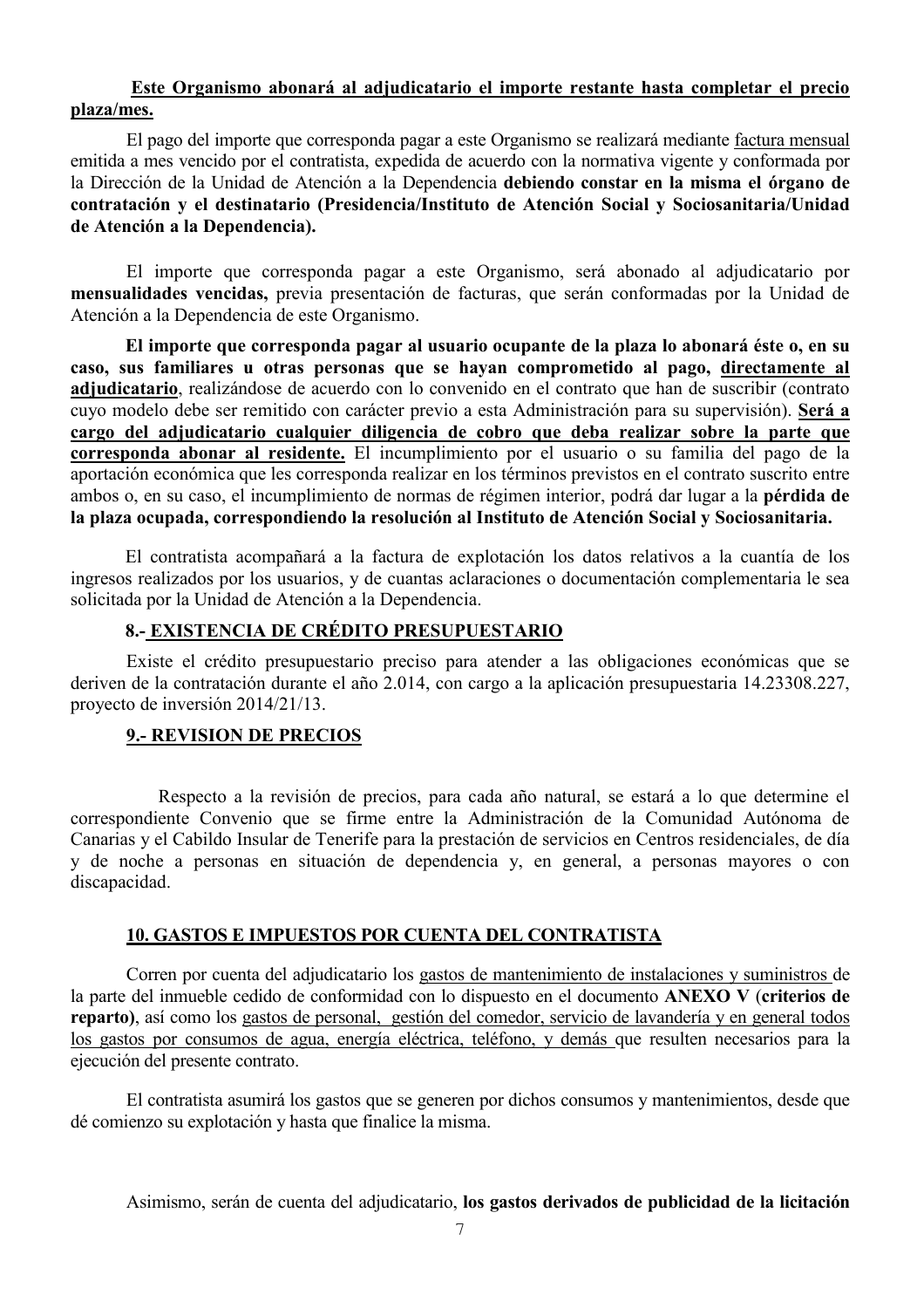del contrato (en el Boletín Oficial de la Provincia), adjudicación y formalización, hasta un máximo de 1.000 euros, importe que se descontará de la primera factura que se presente.

### 11. MODIFICACIÓN DEL CONTRATO Y MANTENIMIENTO DE SU EQUILIBRIO **ECONOMICO**

11.1.- De conformidad con lo dispuesto en los artículos 106, 108 y 282 del TRLCSP, este Organismo podrá modificar por razones de interés público las características del servicio contratado y los precios del contrato.

La modificación será obligatoria para la entidad adjudicataria en el caso de que el Convenio anual que se firme con la Administración de la Comunidad Autónoma para la prestación de servicios en Centros residenciales, de día y de noche a personas en situación de dependencia y, en general, a personas mayores o con discapacidad, se contemple una variación en el número de plazas a gestionar y/ o en el precio plaza ocupada y reservada.

El límite de variación de plazas se establece en un tercio de las plazas contratadas (50 plazas). El precio plaza ocupada y reservada podrá alterarse (al alza o a la baja) en función del precio fijado en el Convenio anual al que se refiere el párrafo anterior.

En el supuesto de variación de plazas, este Organismo deberá compensar al contratista de manera que se mantenga el equilibrio de los supuestos económicos que fueron considerados como básicos en la adjudicación del contrato.

En el caso de que los acuerdos que dicte la Administración respecto al desarrollo del servicio carezcan de trascendencia económica el contratista no tendrá derecho a indemnización por razón de los mismos.

11.2.- En todo caso, el órgano competente, deberá aprobar la modificación con carácter previo a su ejecución, otorgando audiencia al contratista y demás trámites del procedimiento establecido en el artículo 211 del TRLCSP.

Aprobada la modificación, ambas partes deberán formalizar la correspondiente modificación, de acuerdo con lo dispuesto en el artículo 219.2 del TRLCSP, en relación con el artículo 156 de dicho Texto Refundido.

## III.- ADJUDICACIÓN DEL CONTRATO

#### 12.- PROCEDIMIENTO Y FORMA DE ADJUDICACIÓN

12.1.- El contrato se adjudicará, mediante procedimiento abierto, tomando como base los criterios de adjudicación que se detallan a continuación, por ser los adecuados para evaluar el interés de las mejoras que se oferten respecto a las características de los servicios a realizar.

De conformidad con lo dispuesto en el artículo 112 del TRLCSP, el expediente será objeto de tramitación urgente, dado que resulta preciso acelerar su adjudicación por razones de interés público.

1. Provecto de gestión. La entidad licitadora deberá presentar un Proyecto de gestión que contenga con la amplitud y detalles que sean necesarios, todos los elementos relativos a la organización y funcionamiento del Centro. Deberá comprender, entre otros aspectos: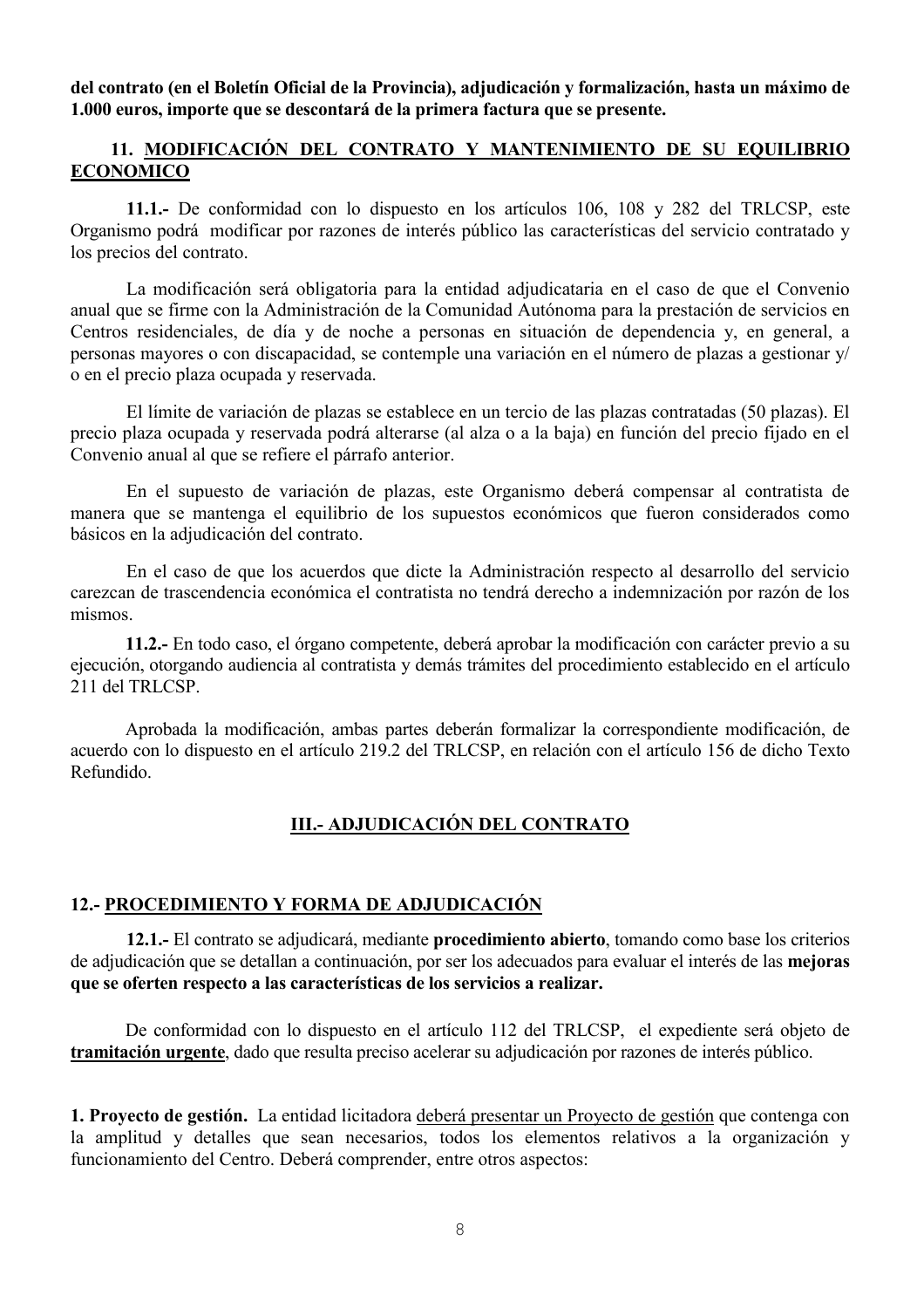#### $1.1.$ **Aspectos Teóricos.**

- Objetivos
- Filosofía asistencial

## 1.2. Aspectos de la práctica asistencial.

- Organización de la vida diaria  $\blacksquare$
- Tareas diarias del personal
- $\blacksquare$  Protocolos y registros
- Programas
- Medidas de control de resultados: Seguimiento y evaluación  $\blacksquare$

Igualmente se deberán incluir todos aquellos factores a tener en cuenta para la prestación del servicio de acuerdo con las prescripciones técnicas particulares. Asimismo, con carácter general, se valorará la idoneidad de las actividades propuestas en el Proyecto de Gestión que se presente, para cada una de las áreas de actuación, en relación con los perfiles de las personas usuarias.

Se deberá tener en cuenta que no se valorará una mera reproducción del Pliego de Prescripciones Técnicas Particulares, puntuándose positivamente la originalidad en las prestaciones propuestas, así como todos aquellos aspectos que supongan un valor añadido a lo contenido en el Pliego de Prescripciones Técnicas Particulares. Se valorará el nivel de detalle y descripción, de los aspectos incluidos en el Provecto de Gestión.

A efectos de puntuar los Proyectos de gestión, se tendrán en consideración los siguientes criterios de valoración:

| Proyecto de gestión<br>(criterio subjetivo)                                                            | <b>Subcriterios</b>                                                                                                                                                                                                                                                                                                              | Puntuación<br>Máxima<br>45% |
|--------------------------------------------------------------------------------------------------------|----------------------------------------------------------------------------------------------------------------------------------------------------------------------------------------------------------------------------------------------------------------------------------------------------------------------------------|-----------------------------|
| A). Servicios de Atención<br>Sociosanitaria,<br>hasta<br>un<br>máximo de 20 puntos.                    | Atención<br>Geriátrica Rehabilitadora,<br>1.<br>Atención Psicológica, y Atención Social.<br>Organización de la vida diaria.<br>٠<br>Actividades del centro<br>Funciones y tareas diarias del<br>personal<br>Protocolos y registros<br>ш<br>Programas<br>٠<br>Medidas de control de resultados:<br>٠<br>Seguimiento y evaluación. | 20%                         |
| <b>B). Servicios Generales, hasta</b><br>un máximo de 5 puntos.                                        | 2. Se deberá presentar la propuesta. Se<br>valorará la idoneidad de la propuesta de<br>organización y funcionamiento planteada<br>para la prestación del servicio, así como la<br>adecuación de los servicios a los perfiles de<br>atención.                                                                                     | 5%                          |
| C). Programas de Atención<br><b>Familia</b> , hasta<br>la<br>$\mathbf{a}$<br>un<br>máximo de 3 puntos. | 3. Se deberán presentar los programas<br>propuestos. Se detallará la aplicación de<br>metodología, definición de objetivos,                                                                                                                                                                                                      | 3%                          |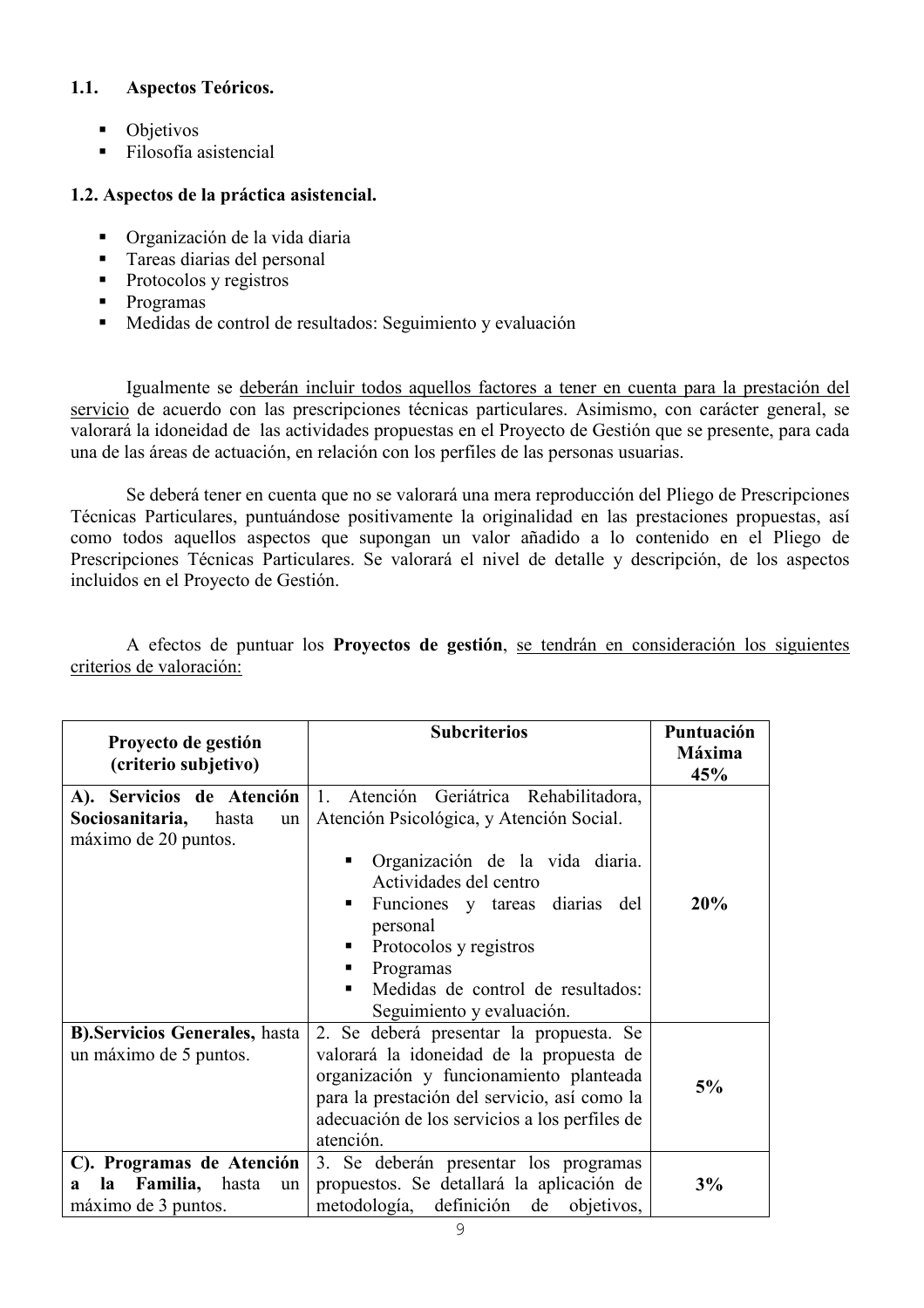|                                      | protocolos y evaluación de la atención               |     |
|--------------------------------------|------------------------------------------------------|-----|
|                                      | definición<br>social, valorándose la<br>de           |     |
|                                      | sistemas<br>de<br>comunicación,<br>relación,         |     |
|                                      | atención y participación de los familiares y         |     |
|                                      | personas usuarias.                                   |     |
| D).<br><b>Mejoras</b><br>el<br>en    | detallar<br>Se<br>deberán<br>4.<br>las<br>mejoras    |     |
| equipamiento,<br>hasta<br>un         | propuestas. Se valorarán<br>las<br>mejoras           |     |
| máximo de 10 puntos.                 | planteadas al equipamiento que figura en el          |     |
|                                      | inventario puesto a disposición de la                |     |
|                                      | adjudicataria, valorándose<br>entidad<br>la          |     |
|                                      | idoneidad a los perfiles de atención y su            |     |
|                                      | adecuación a los servicios a prestar, la             | 10% |
|                                      | calidad de la propuesta (adecuación,                 |     |
|                                      | calidad de los materiales/resistencia del            |     |
|                                      | mobiliario), y su vinculación en la vida             |     |
|                                      | cotidiana (intensidad<br>de<br>$\text{uso}$ ).<br>La |     |
|                                      | valoración de cada uno<br>de estos                   |     |
|                                      | subcriterios se hará por partes iguales.             |     |
| E). Adecuación del entorno,          | 5. Se deberá detallar en este apartado la            |     |
| hasta un máximo de 4 puntos.         | de<br>embellecimiento,<br>propuesta                  |     |
| (Las superficies se detallan         | acondicionamiento<br>del<br>entorno,                 |     |
| el plano<br>puesto<br>en<br>$\rm{a}$ | permitiendo contar con un espacio de                 |     |
| disposición de<br>entidad<br>la      | esparcimiento para las<br>familias y<br>las          |     |
| licitadora, anexo X).                | Se valorarán<br>usuarias.<br>personas<br>los         | 4%  |
|                                      | aspectos estéticos y funcionales, así como           |     |
|                                      | la accesibilidad del entorno y la idoneidad          |     |
|                                      | de la propuesta en relación con los perfiles         |     |
|                                      | de atención.                                         |     |
| F).<br><b>Mejoras</b><br>las<br>en   | 6. Se deberán detallar en este apartado las          |     |
| instalaciones,<br>hasta<br>un        | mejoras que se introduzcan en cuanto a las           |     |
| máximo de 3 puntos.                  | instalaciones puestas a disposición de la            |     |
|                                      | entidad adjudicataria. Se valorarán aquellas         |     |
|                                      | contribuyan<br>mejoras<br>mejor<br>que<br>al         | 3%  |
|                                      | mantenimiento<br>y conservación<br>de<br>las         |     |
|                                      | instalaciones, estableciendo comparativas            |     |
|                                      | en las que se considerará el mayor alcance           |     |
|                                      | de las propuestas presentadas.                       |     |
| <b>TOTAL</b>                         |                                                      | 45% |
|                                      |                                                      |     |

#### $2.$ Mejoras en los servicios a prestar, en aspectos funcionales y en materia de personal.

Se considerarán las mejoras que se mencionan a continuación, y que se entiende deberán superar los mínimos establecidos en el Pliego de Prescripciones Técnicas Particulares, atendiendo a la normativa relacionada con la materia

#### $2.1.$ Mejoras en los servicios a prestar y aspectos funcionales.

Servicio de Alimentación: Se valorará que la realización de los menús esté supervisada por un  $\mathbf{E}^{(1)}$ dietista, y que estos se personalicen atendiendo a las circunstancias de cada persona usuaria con una periodicidad semestral salvo que la persona usuaria, por alguna razón, requiera de una revisión previa. Así mismo se considerará, el que se oferte diariamente dos menús basales por residente a su elección.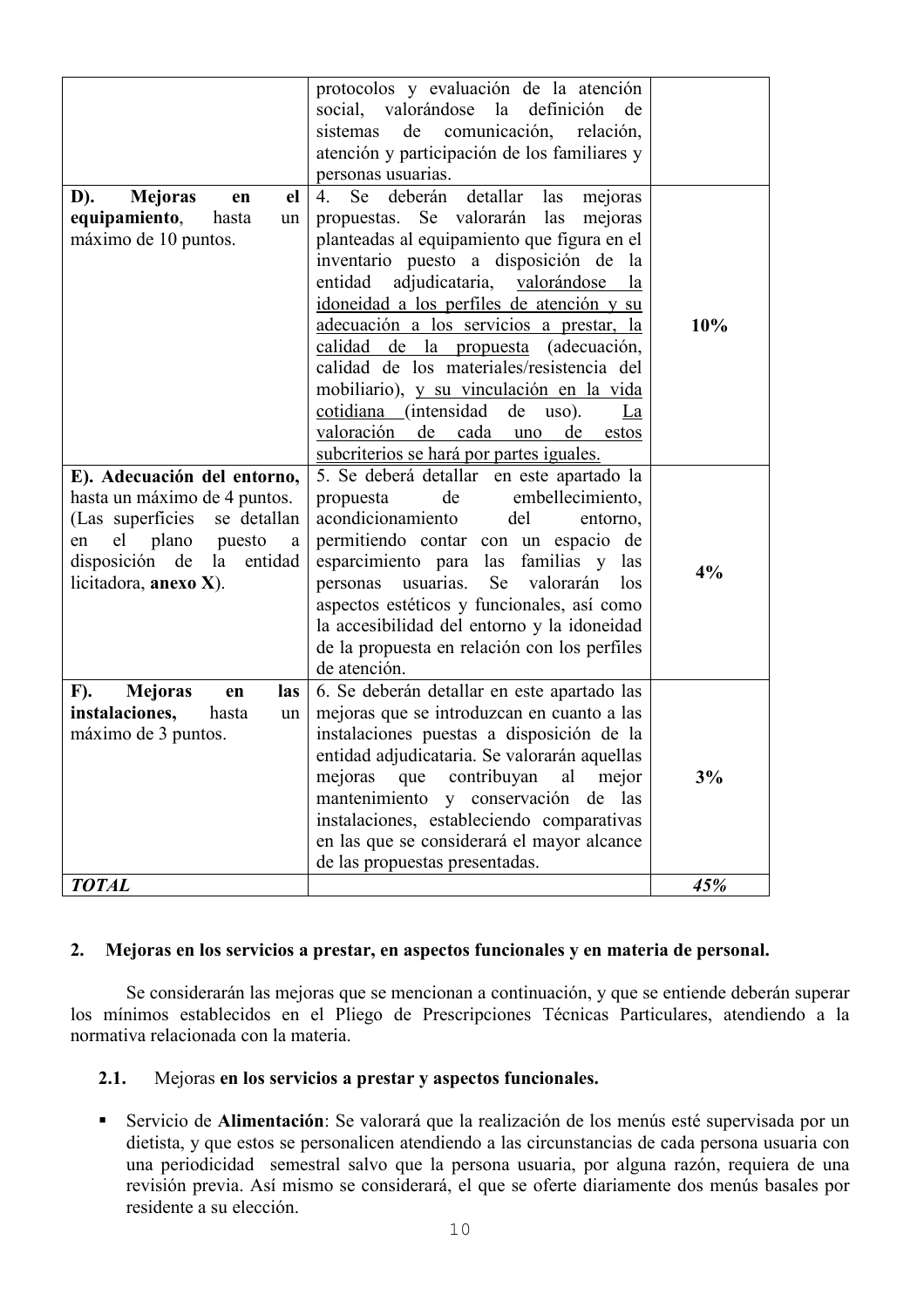- Existencia de servicio de **transporte adaptado**. Se puntuará en este apartado, la aportación de servicio de transporte adaptado, conforme a la normativa vigente, como mínimo para el desarrollo de los servicios contemplados en el pliego y los servicios ofertados por la entidad adjudicataria.
- Prestación del Servicio de podología y peluquería a las personas residentes con carácter gratuito. Se entenderán por servicios básicos de podología el corte de uña no patológico, y las revisiones preventiva que impidan la aparición de enfermedades y alteraciones que afecten al pie. El Servicio básico de peluguería comprenderá el corte del cabello y el peinado.
- Instalación de máquinas expendedoras de bebidas y alimentación. Se puntuará hasta un máximo de 5 máquinas expendedoras.

#### $2.2.$ Mejoras de **personal.**

Las mejoras en materia de personal deberán ser coherentes con los servicios requeridos y los perfiles de atención.

- Mejoras en la plantilla. Aumento de plantilla de atención directa (cuidador; gerocultor; animador sociocultural, due, trabajador social, médico, psicólogo, fisioterapeuta, terapeuta ocupacional), frente a los mínimos exigidos en el pliego conforme a lo estipulado para este tipo de recurso en la normativa vigente relacionada con la materia, y concretamente atenderá a lo que establece el Decreto 67/2012, de 20 de julio, por el que se aprueba el reglamento regulador de los Centros y servicios que actúen en el ámbito de la promoción de la autonomía personal y la atención a personas en situación de dependencia en Canarias, y sus normas de régimen interno, o normativa vigente. Se computará este criterio por número de horas de dedicación diaria de cada profesional adicional. Las horas del personal de atención directa que presta servicios de cuidados y apoyos personales a las personas usuarias con presencia continuada (24 horas), tendrán el doble de valor.
- Mejoras en la Plantilla. Oferta de otros perfiles profesionales distintos a las categorías profesionales de la plantilla anexa que será objeto de subrogación por la entidad adjudicataria, exigidas en el pliego conforme a lo estipulado para este tipo de recurso en la normativa vigente relacionada con la materia, y concretamente atenderá a lo que establece el Decreto 67/2012, de 20 de julio, por el que se aprueba el reglamento regulador de los Centros y servicios que actúen en el ámbito de la promoción de la autonomía personal y la atención a personas en situación de dependencia en Canarias, y sus normas de régimen interno, o normativa vigente, para prestar servicios de asistencia directa, debiendo detallarse el número de horas. Obtendrán doble puntuación las categorías profesionales de atención directa. Las categorías profesionales propuestas deberán guardar coherencia con el perfil de personas a atender en el centro. Se computará este criterio por número de horas de dedicación diaria de servicio efectivo de cada profesional adicional.
- Mejoras técnicas de formación del personal en atención sociosanitaria. Se valorará la  $\blacksquare$ presentación de programa específico en atención sociosanitaria para este centro desglosado por categorías profesionales hasta un máximo de 10 horas por trabajador, durante el plazo de ejecución del contrato.

A efectos de puntuar las mejoras, se tendrán en consideración los siguientes criterios de valoración: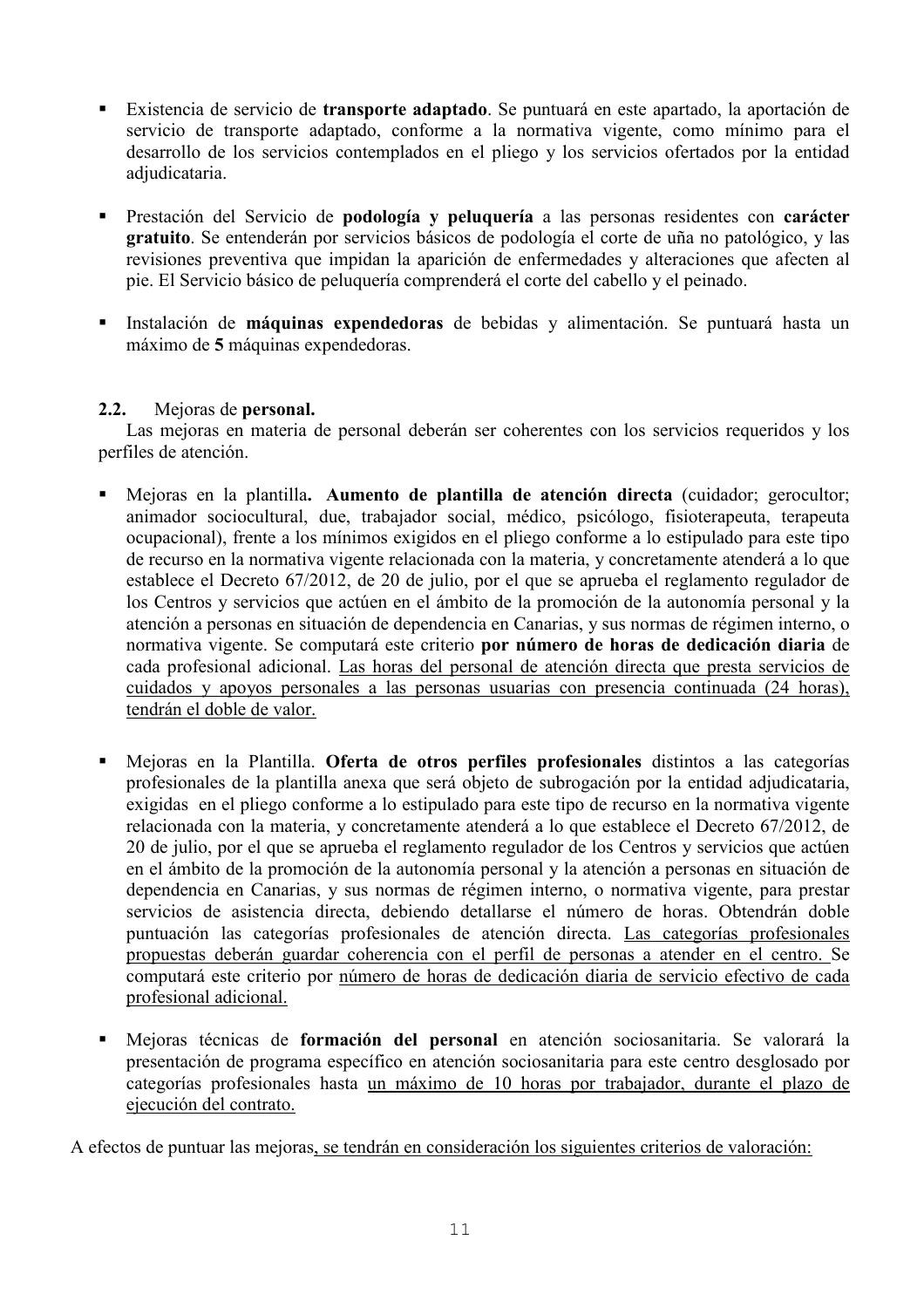| Criterios Objetivos o<br>cuantificables<br>numericamente                                   | <b>Subcriterios</b>                                                                                                                                                                                                                                                                                                                                                                                                                                                                                                                                                                                                 | Puntuación<br><b>Máxima</b> |
|--------------------------------------------------------------------------------------------|---------------------------------------------------------------------------------------------------------------------------------------------------------------------------------------------------------------------------------------------------------------------------------------------------------------------------------------------------------------------------------------------------------------------------------------------------------------------------------------------------------------------------------------------------------------------------------------------------------------------|-----------------------------|
|                                                                                            | 1. Servicio de Alimentación: Se puntuará<br>con 7 puntos, el hecho de que los menús<br>estén<br>supervisados<br>por<br>dietista<br>$\mathbf{V}$<br>personalizados para cada persona usuaria,<br>confeccionándose al ingreso de cada<br>residente y con carácter semestral, salvo<br>que la persona por alguna circunstancia,<br>requiera de una revisión previa.                                                                                                                                                                                                                                                    | 7%                          |
| A). Mejoras en los Servicios<br><b>Prestados y aspectos</b><br>funcionales hasta 20 puntos | 2. Existencia de servicio de transporte<br>adaptado para el centro. Se puntuará con<br>6 puntos, la aportación de servicio de<br>adaptado, conforme<br>transporte<br>la<br>$\mathbf{a}$<br>normativa vigente, como mínimo para el<br>desarrollo de los servicios contemplados<br>en el pliego y los servicios ofertados por la<br>entidad adjudicataria.                                                                                                                                                                                                                                                            | 6%                          |
|                                                                                            | 3. Servicio de alimentación: Se puntuará<br>con 3 puntos, la oferta diaria de al menos<br>dos menús basales por residente, a su<br>elección.                                                                                                                                                                                                                                                                                                                                                                                                                                                                        | 3%                          |
|                                                                                            | 4. Podología y Peluquería. Se puntuará<br>con 3 puntos, la prestación del servicio de<br>podología y peluquería a las personas<br>usuarias, con carácter gratuito.                                                                                                                                                                                                                                                                                                                                                                                                                                                  | 3%                          |
|                                                                                            | 5. Instalación de máquinas expendedoras<br>de bebidas y alimentación. Se puntuará<br>hasta un máximo de 5 maquinas<br>expendedoras. *                                                                                                                                                                                                                                                                                                                                                                                                                                                                               | $1\%$                       |
| <b>B). Mejoras de Personal</b><br>hasta 35 puntos                                          | 6. Mejoras en la plantilla. Aumento de<br>plantilla de atención directa frente a los<br>mínimos exigidos en el pliego atendiendo<br>la normativa vigente,<br>(cuidador;<br>a<br>gerocultor, animador sociocultural, due,<br>social, médico, psicólogo,<br>trabajador<br>fisioterapeuta, terapeuta ocupacional). Se<br>computará este criterio por número de<br>horas de dedicación diaria de<br>cada<br>del<br>profesional adicional. Las horas<br>personal que presta servicios de cuidados y<br>apoyos personales a las personas usuarias<br>con presencia continuada (24 horas),<br>tendrán el doble de valor. * | 20%                         |
|                                                                                            | 7. Mejoras en la Plantilla. Oferta de otros<br>perfiles profesionales distintos<br>a las<br>categorías profesionales de la plantilla<br>anexa que será objeto de subrogación por<br>la entidad adjudicataria, exigidas en pliego<br>atendiendo a la normativa vigente, para<br>prestar servicios de asistencia directa, en<br>concordancia con el perfil a atender,                                                                                                                                                                                                                                                 | 10%                         |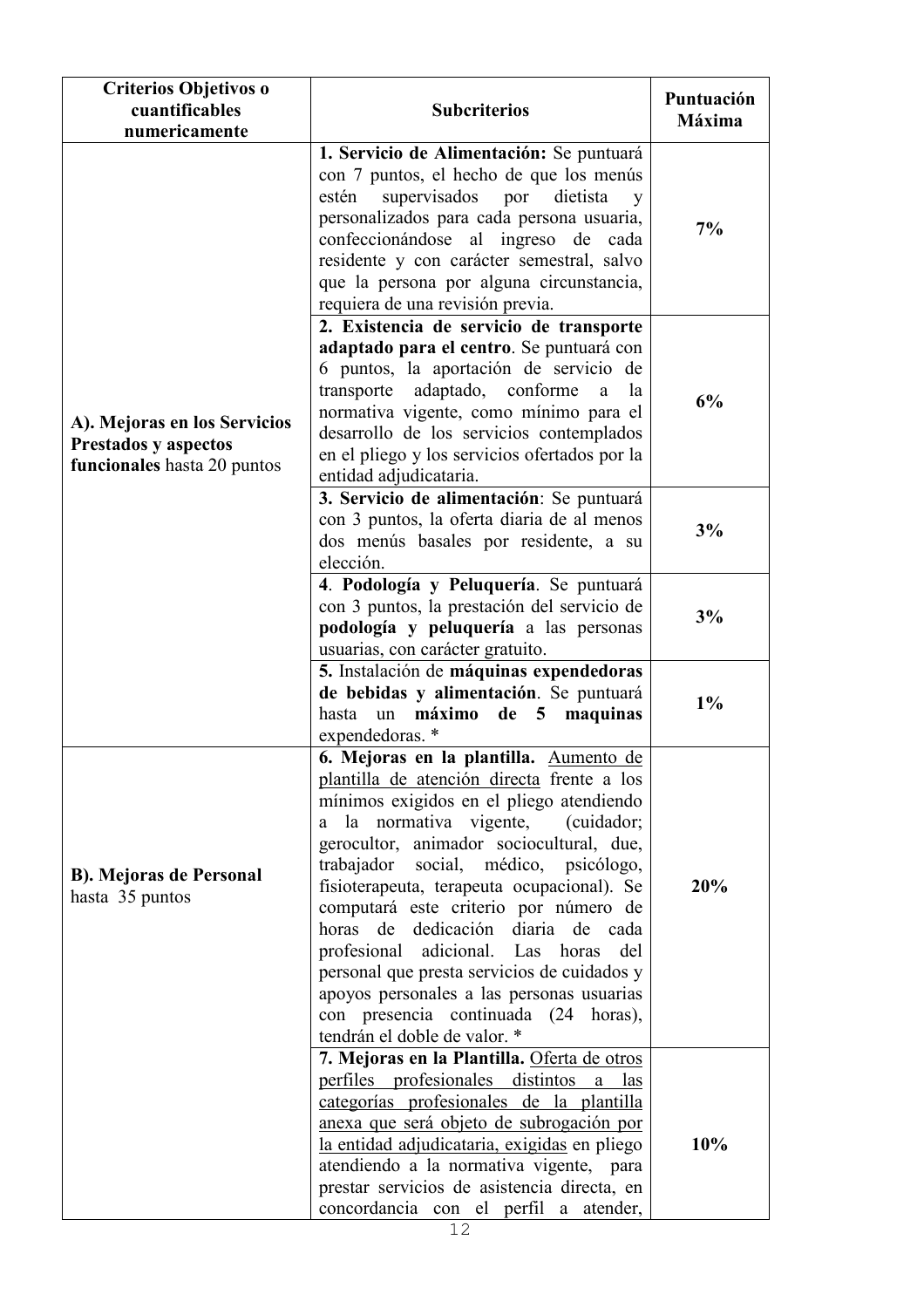|                                      | debiendo detallarse el número de horas.    |     |
|--------------------------------------|--------------------------------------------|-----|
|                                      | Obteniendo doble puntuación<br>las         |     |
|                                      | categorías profesionales de atención       |     |
|                                      | directa. Se computará este criterio por    |     |
|                                      | número de horas de dedicación diaria de    |     |
|                                      | servicio efectivo de cada profesional      |     |
|                                      | adicional. *                               |     |
| 8. Mejoras técnicas de formación del |                                            |     |
|                                      | personal en atención sociosanitaria. Se    |     |
|                                      | valorará la presentación de programa       |     |
|                                      | específico en atención sociosanitaria para | 5%  |
|                                      | este centro desglosado por categorías      |     |
|                                      | profesionales hasta un máximo de 10        |     |
|                                      | horas por trabajador, durante el plazo de  |     |
|                                      | ejecución del contrato. *                  |     |
| <b>TOTAL</b>                         |                                            | 55% |

Las mejoras se entienden comprendidas en el precio de la oferta económica y no pueden suponer nunca un coste para la administración ni para las personas usuarias, y se mantendrán vigentes en caso de prórroga del contrato.

\*A efectos de puntuar los apartados A.5. (Instalación máquinas expendedoras), B.6 (mejoras en plantilla de atención directa). B.7 (mejoras en la plantilla otros perfiles) y B.8, (mejoras técnicas de formación del personal), se utilizará la siguiente fórmula:

#### $P = (pm*O)/mo$

Donde "P" es la puntuación, "pm" es la puntuación máxima, "mo" es la mejor oferta y "O" es el valor cuantitativo de la oferta que se valora).

12.2.- Cualquier oferta deberá alcanzar al menos el 50% de la puntuación global, para poder resultar adjudicataria de la licitación.

12.3.- De acuerdo con lo dispuesto en el Decreto Territorial 84/2006, de 20 de junio, en caso de igualdad entre dos o más proposiciones, desde el punto de vista de los criterios objetivos que sirven de base para la adjudicación, tendrá preferencia en la adjudicación del contrato la empresa que, en el momento de presentar la documentación general, se encuentre en alguna de las circunstancias siguientes: (disposición adicional 4ª TRLCSP y Decreto Territorial 84/2006, de 20 de junio.)

a) Que, empleando a menos de cincuenta trabajadores, cuente en su plantilla con un número de trabajadores fijos discapacitados no inferior al 2%.

b) Que, empleando a cincuenta o más trabajadores, cuente en su plantilla con un número de trabajadores fijos discapacitados superior al 2%.

c) Que, empleando a cincuenta o más trabajadores y encontrándose en alguno de los supuestos de excepcionalidad previstos en la Ley 13/1982, de 7 de abril, de Integración Social de los Minusválidos, cuente en su plantilla con un número de trabajadores fijos discapacitados no inferior al 2%, siempre que tales circunstancias de excepcionalidad hayan sido debidamente declaradas por el Servicio Público de Empleo competente.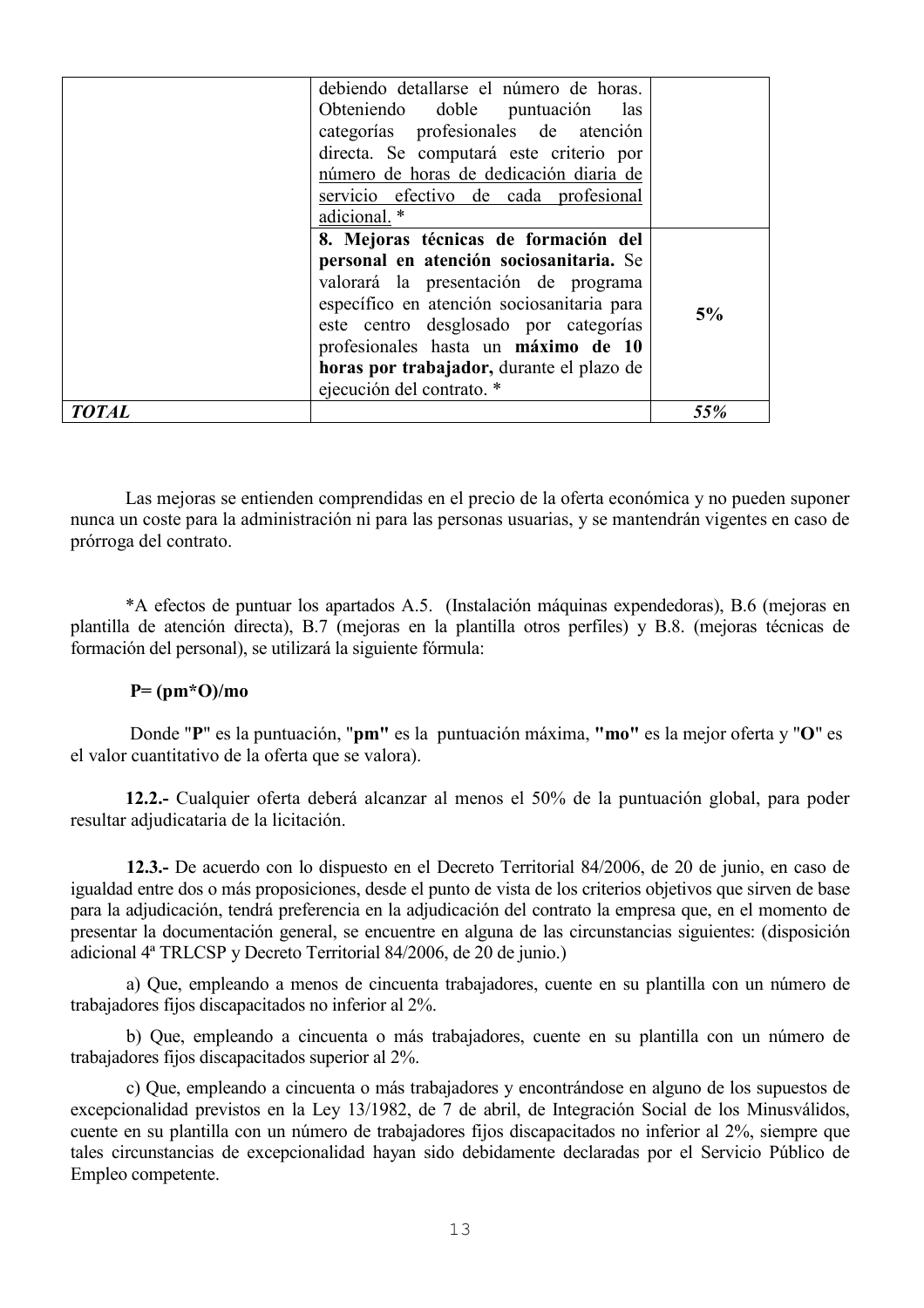### 13.- GARANTÍA PROVISIONAL

De acuerdo con lo establecido en el artículo 103 del TRLCSP, en la presente licitación no se requiere constitución de garantía provisional.

### **14.- PUBLICIDAD DE LICITACIÓN**

14.1.- Aprobados los pliegos de cláusulas administrativas y técnicas, se publicará un anuncio de licitación en el Boletín Oficial de la Provincia de Santa Cruz de Tenerife, y en el Perfil del contratante del IASS (www.iass.es).

14.2.- A partir de la publicación del anuncio de licitación en el BOP, los pliegos de condiciones y restante documentación contractual, estarán a disposición de los interesados en el Registro del IASS (situado en la C/ Galcerán, nº 10 (antiguo Hospital Militar), de Santa Cruz de Tenerife), así como en el Registro General del Cabildo (situado en el Centro de Servicios al Ciudadano, en la Calle Bravo Murillo, 38003 de Santa Cruz de Tenerife), donde podrá ser examinado por los interesados en días hábiles, de 9:00 a 14:00 horas de lunes a viernes y de 9:00 a 13:00 horas los sábados (en este último caso, sólo en el Registro del Cabildo Insular). Así mismo, podrá ser consultado en los Registros Auxiliares de la Corporación.

14.3.- Corren por cuenta del adjudicatario, los gastos de anuncios publicados en el BOP, hasta un importe máximo de MIL EUROS  $(1.000 \text{ } \epsilon)$ . Los referidos gastos de publicación se descontarán en el primer pago efectuado a favor del contratista/s, salvo que el mismo acredite el ingreso del coste de aquellos en la Tesorería Delegada del IASS.

#### 15.- PLAZO Y PRESENTACIÓN DE PROPOSICIONES

15.1.- Las proposiciones y la documentación complementaria se presentarán, en la forma indicada en los apartados siguientes, y en el lugar y plazo señalado en los anuncios de licitación que se publicarán, tal y como se ha indicado, en el Boletín Oficial de la Provincia de Santa Cruz de **Tenerife** 

15.2.- La presentación podrá realizarse mediante entrega en el Registro del IASS (situado en la Calle Galcerán nº 10, Santa Cruz de Tenerife,), en días hábiles, de 9:00 a 14:00 horas de lunes a viernes y de 9:00 a 13:00 horas, o los sábados, en el Registro General del Excmo. Cabildo Insular de Tenerife (situado en el Centro de Servicios al Ciudadano, en la Calle Bravo Murillo, 38071 de Santa Cruz de Tenerife).

También podrá realizarse mediante envío por correo o mensajería, en cuyo caso el interesado deberá acreditar, con el resguardo correspondiente, la fecha de imposición del envío y comunicar en el mismo día al órgano de contratación, por fax en el mismo día (nº de contacto 922-84-32-68) la remisión de la proposición.

Sin la concurrencia de ambos requisitos no será admitida la documentación si es recibida por el órgano de contratación con posterioridad a la fecha de la terminación del plazo señalado en el anuncio.

No obstante, transcurridos DIEZ (10) DÍAS NATURALES desde la terminación del plazo, no será admitida ninguna proposición enviada por correo.

15.3.- La presentación de las proposiciones presume la aceptación incondicional por el empresario de la totalidad del contenido del presente pliego y restante documentación contractual, sin salvedad alguna.

### **16.- CONTENIDO DE LAS PROPOSICIONES**

16.1.- Las proposiciones constarán de tres (3) sobres cerrados, identificados en su exterior con indicación de la licitación a la que se concurra y el nombre y apellidos o razón social de la empresa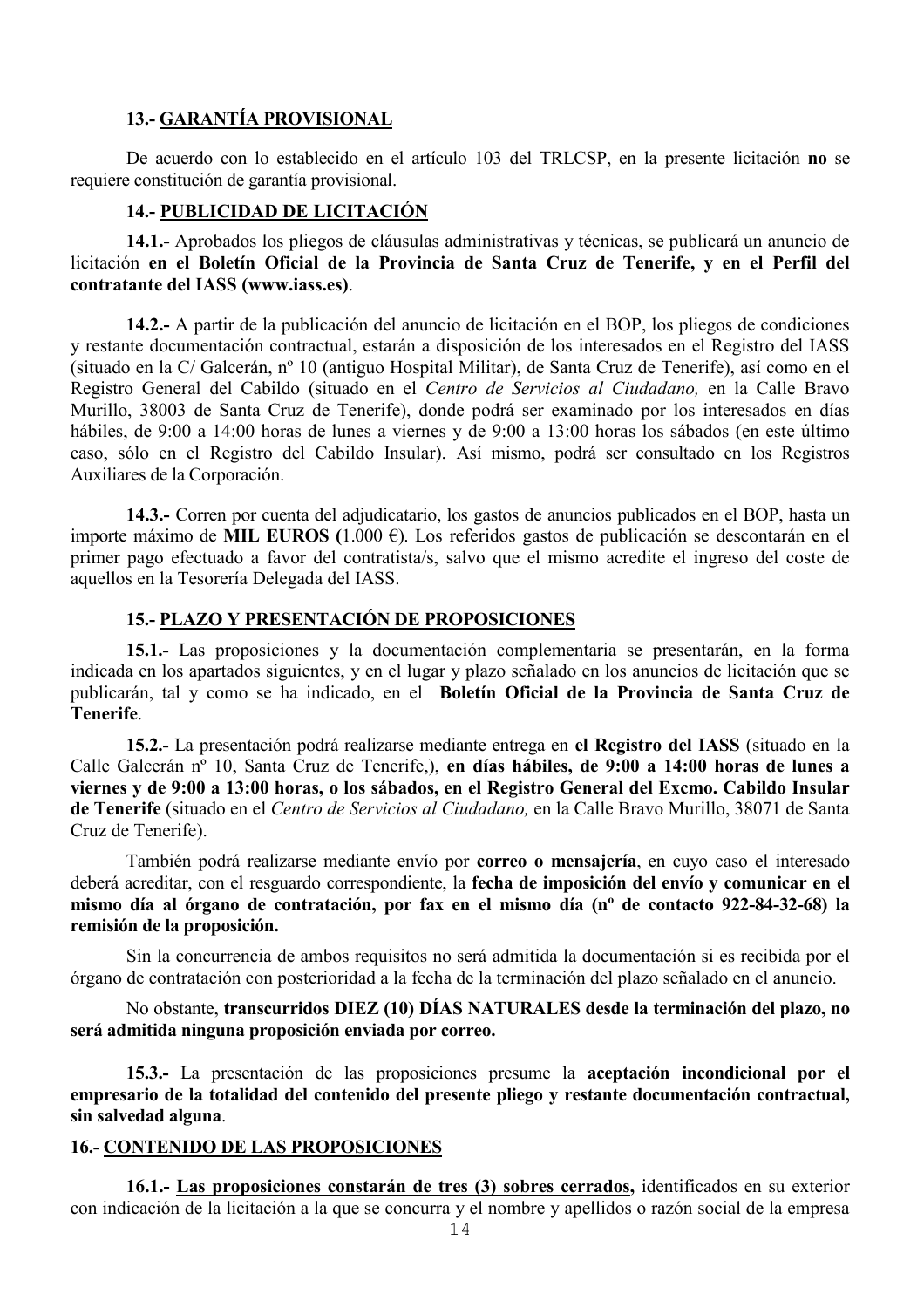licitadora, números de teléfono y de fax, y dirección de correo electrónico, de disponer de ellos, así como con la firma del licitador o persona que le represente.

El contenido de cada sobre, deberá tener los requisitos que se señalan a continuación:

16.2.- SOBRE N° 1. Deberá tener el siguiente título: "DOCUMENTACIÓN GENERAL LICITACIÓN, **PARA**  $L_{\rm A}$ **MEDIANTE PROCEDIMIENTO ABIERTO, DE**  $L_{\rm A}$ CONTRATACIÓN DE LA GESTIÓN DE 150 PLAZAS RESIDENCIALES DE ALTO REQUERIMIENTO SANITARIO EN EL CENTRO SOCIOSANITARIO DEL NORTE DE TENERIFE".

Su contenido será el siguiente:

16.2.1- El documento o documentos que acrediten la personalidad del empresario y la representación, en su caso, del firmante de la proposición, en la forma siguiente:

16.2.1.1.- Documento Nacional de Identidad, cuando se trate de empresarios individuales. Si se trata de personas jurídicas deberán presentar escritura de constitución, y de modificación en su caso, inscritas en el Registro Mercantil, cuando este requisito fuera exigible conforme a la legislación mercantil que le sea aplicable, en los que consten las normas por las que se regula su actividad. Si no lo fuere, deberán presentar el documento de constitución, estatutos o acto fundacional en el que consten las normas por las que se regula su actividad, inscritos, en su caso, en el correspondiente Registro oficial que fuera preceptivo. Las personas jurídicas solo podrán ser adjudicatarias de contratos cuyas prestaciones estén comprendidas dentro de los fines, objeto o ámbito de actividad que, a tenor de sus estatutos o reglas fundacionales, les sean propios.

La capacidad de obrar de los empresarios no españoles que sean nacionales de Estados miembros de la Unión Europea se acreditará por su inscripción en el registro procedente de acuerdo con la legislación del Estado donde están establecidos, o mediante la presentación de una declaración jurada o un certificado, en los términos que se establezcan reglamentariamente, de acuerdo con las disposiciones comunitarias de aplicación. Cuando la legislación del Estado en que se encuentren establecidas estas empresas exija una autorización especial o la pertenencia a una determinada organización para poder prestar en él el servicio de que se trate, deberán acreditar que cumplen este requisito.

Los demás empresarios extranjeros deberán acreditar su capacidad de obrar con informe de la Misión Diplomática Permanente de España en el Estado correspondiente o de la Oficina Consular en cuyo ámbito territorial radique el domicilio de la empresa.

Las personas físicas o jurídicas de Estados no pertenecientes a la Unión Europea deberán justificar mediante informe de la respectiva Misión Diplomática Permanente española, que se acompañará a la documentación que se presente, que el Estado de procedencia de la empresa extraniera admite a su vez la participación de empresas españolas en la contratación con la Administración y con los entes, organismos o entidades del sector público asimilables a los enumerados en el artículo 3, en forma sustancialmente análoga.

16.2.1.2. Cuando el licitador actúe mediante representante, éste deberá aportar documento fehaciente acreditativo de la existencia de la representación y del ámbito de sus facultades para licitar, bastanteado por la Secretaría Delegada de este Organismo Autónomo.

16.2.1.3.- Si varios empresarios acuden a la licitación constituyendo una *unión temporal*, cada uno de ellos deberá acreditar su personalidad y capacidad, indicando los nombres y circunstancias de los empresarios que la suscriban, la participación de cada uno de ellos, así como el **compromiso de** constituirse formalmente en unión temporal de empresas en caso de resultar adjudicatarios del contrato, y la designación de un representante o apoderado único de la unión con poderes bastantes para ejercitar los derechos y cumplir las obligaciones que del contrato se deriven hasta la extinción del mismo, sin periuicio de la existencia de poderes mancomunados que puedan otorgar las empresas para cobros y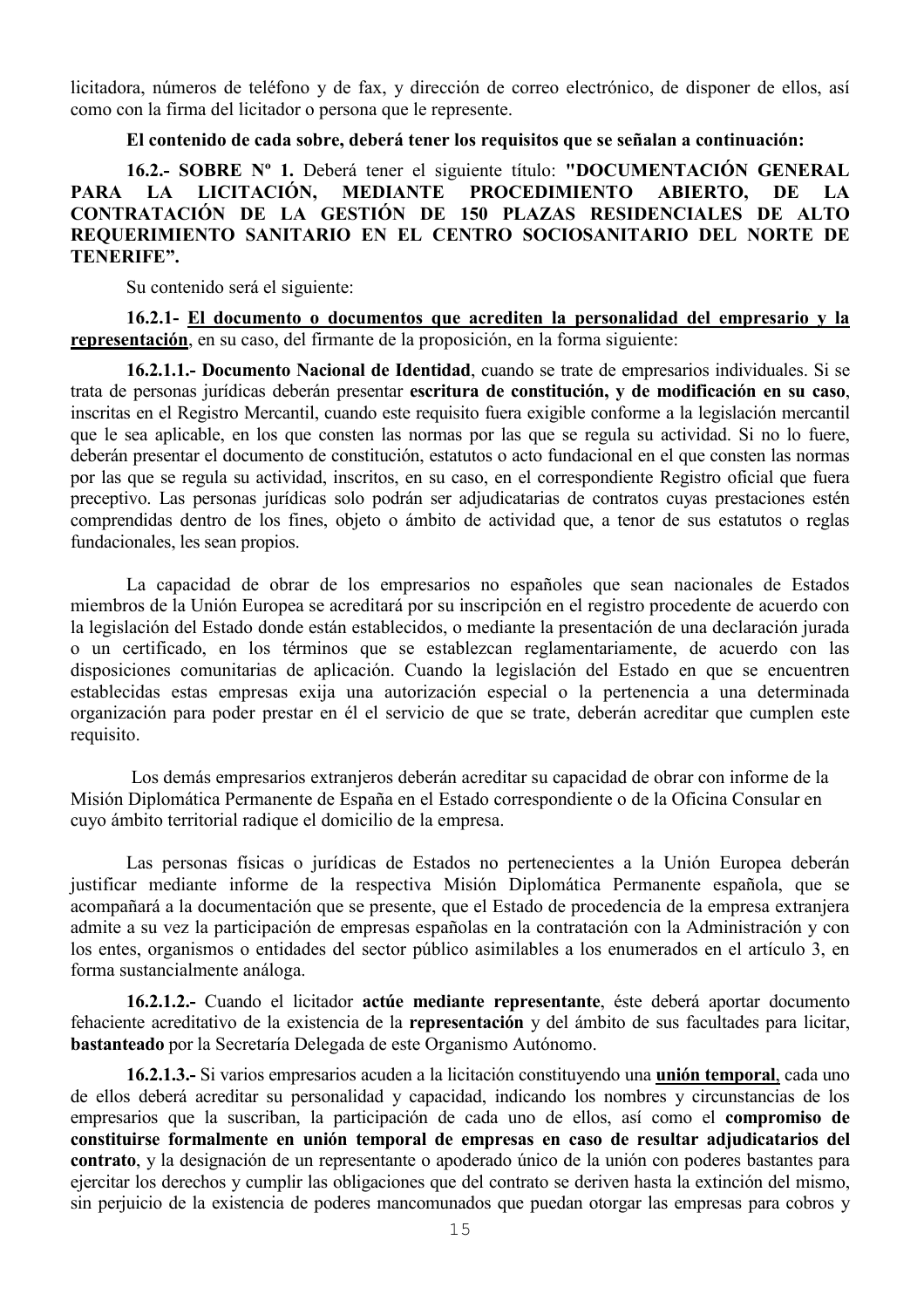pagos de cuantía significativa. En el caso de que el contrato se adjudique a una Unión de Empresas, deberán acreditar la constitución de la misma ante el órgano de contratación en escritura pública, así como el CIF asignado a dicha Unión. En todo caso, la duración de la Unión será coincidente con la del contrato hasta su extinción.

La duración de las uniones temporales de empresas será coincidente con la del contrato hasta su extinción.

16.2.1.4.- Los licitadores deberán aportar la documentación acreditativa de la solvencia económica, financiera y técnica de conformidad con lo señalado en la cláusula 5.2 del presente pliego.

Las empresas que liciten en unión temporal, deberán acreditar los requisitos de solvencia económica, financiera y técnica.

16.2.1.5. Testimonio judicial, certificación administrativa o declaración responsable del licitador otorgada ante una autoridad administrativa u organismo profesional cualificado, o mediante acta de manifestaciones ante notario público, de no estar incurso en las prohibiciones para contratar con la Administración conforme al artículo 60 del TRLCSP, comprendiendo expresamente la circunstancia de hallarse al corriente en las obligaciones que a continuación se indican:

A.- Declaración de que el licitador se encuentra al corriente en el cumplimiento de sus obligaciones tributarias estatales.

B.- Declaración de estar al corriente en el cumplimiento de las obligaciones tributarias con la Comunidad Autónoma de Canarias.

C.- Declaración de que el licitador no tiene deudas de naturaleza tributaria con el Cabildo Insular de Tenerife.

D.- Declaración de hallarse al corriente en el pago del Impuesto sobre Actividades Económicas.

E.- Declaración de que el licitador se encuentra al corriente en el cumplimiento de sus obligaciones con la Seguridad Social.

A título orientativo se acompañan modelos como ANEXOS VIII y IX, asimismo incluye modelo de autorización para que este Organismo pueda recabar directamente de la Agencia Tributaria y de la Seguridad Social los certificados acreditativos de estar al corriente en las respectivas obligaciones.

Cuando se trate de empresas de Estados miembros de la Unión Europea y esta posibilidad esté prevista en la legislación del Estado respectivo, podrá sustituirse por declaración responsable, otorgada ante una autoridad judicial.

16.2.1.6.- Dirección de correo electrónico, en su caso.

16.2.1.7.- Para las empresas extranjeras, declaración de someterse a la jurisdicción de los Juzgados y Tribunales españoles de cualquier orden, para todas las incidencias que de modo directo o indirecto pudieran surgir del contrato, con renuncia, en su caso, al fuero jurisdiccional extranjero que pudiera corresponder al licitante.

A los efectos de acreditar la relación laboral con personas con discapacidad en los términos establecidos en la cláusula 12.3 del presente pliego, las empresas deberán aportar, en el momento de la licitación, la siguiente documentación:

a) Declaración responsable del número de trabajadores fijos discapacitados y porcentaje que éstos representan sobre el total de la plantilla.

b) Documento TC2 (relación nominal de trabajadores) correspondientes a todo el personal de la empresa.

c) Relación de los trabajadores fijos discapacitados acompañada de la resolución o certificación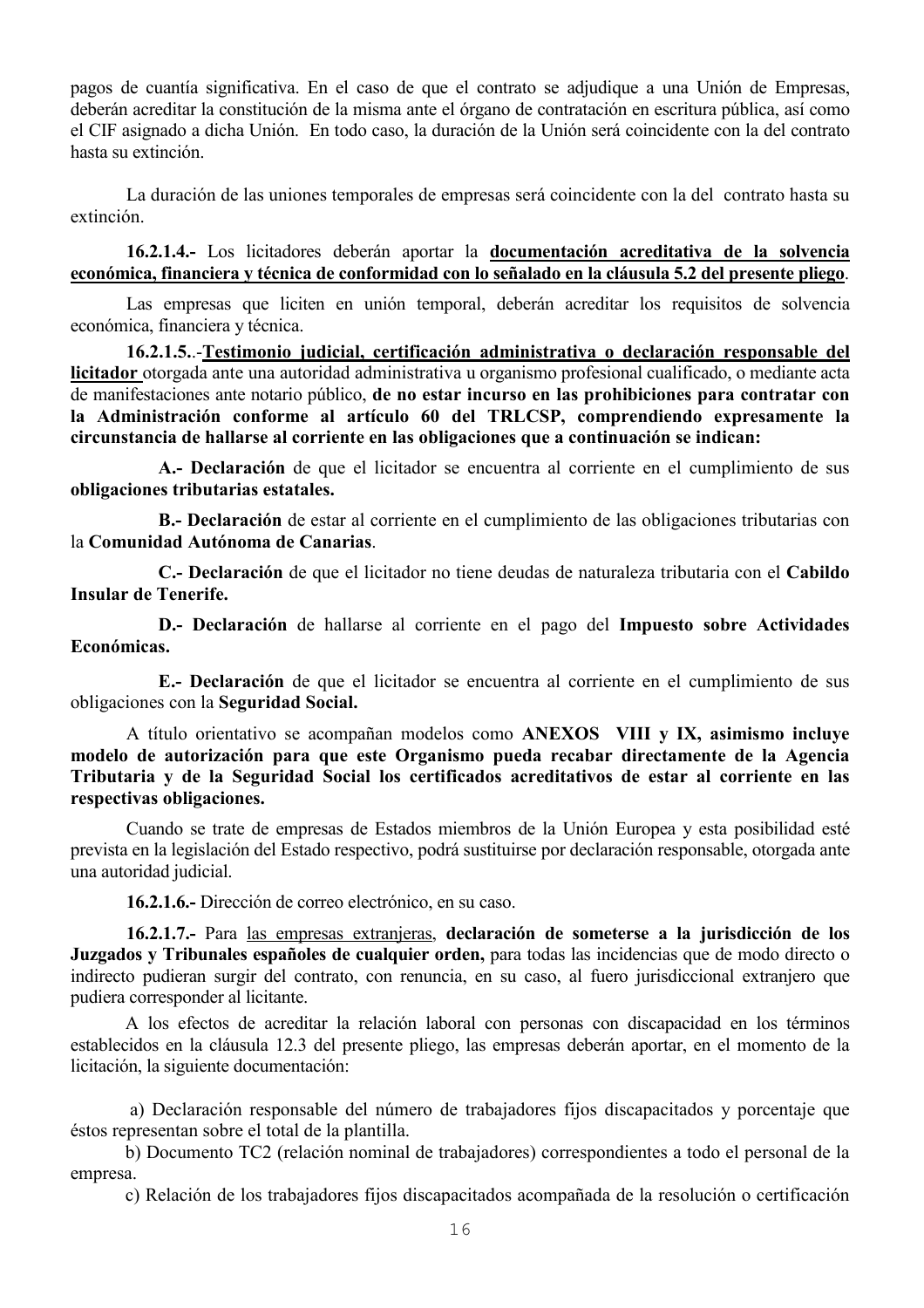acreditativa del grado y vigencia de la discapacidad.

d) Contrato de trabajo de los trabajadores fijos discapacitados.

e) Si la empresa emplea a cincuenta o más trabajadores y se encuentra en alguno de los supuestos de excepcionalidad previstos en la Ley 13/1982, de 7 de abril, de Integración Social de los Minusválidos, deberá aportar, además, declaración del Servicio Público de Empleo competente de que la empresa se encuentra en alguno de los citados supuestos de excepcionalidad.

#### Todos los documentos reseñados deberán incluirse en el sobre por el orden consignado.

La documentación general incluida en este sobre quedará a disposición de los interesados, una vez adjudicado el contrato y transcurridos los plazos para la interposición de recursos sin que se havan interpuesto (artículo 87.4 del RGLCAP)

16.3.- SOBRE NÚMERO 2: Deberá tener el siguiente título: "OFERTA PARA LA LICITACIÓN, MEDIANTE PROCEDIMIENTO ABIERTO, DE LA CONTRATACIÓN DE LA GESTIÓN DE **150 PLAZAS RESIDENCIALES** DE ALTO REQUERIMIENTO SANITARIO EN EL CENTRO SOCIOSANITARIO DEL NORTE DE TENERIFE. CRITERIO SUBJETIVO (PROYECTO DE GESTIÓN)".

Este sobre incluirá exclusivamente el Proyecto de gestión relativo a las 150 plazas residenciales en el Centro Sociosanitario del Norte de Tenerife (ver cláusula 12.1-criterio subjetivo) sin incluir ninguna referencia o documento que deba incluirse en el sobre número 3, a efectos de garantizar la máxima transparencia y objetividad en el proceso de valoración de las proposiciones.

Deberá presentarse firmado por el licitador. Si se concurre en Unión Temporal, la oferta deberá ser suscrita por los apoderados de las empresas que constituirán dicha Unión o por el representante designado por dichas empresas.

16.4.- SOBRE NÚMERO 3. Deberá tener el siguiente título: "OFERTA PARA LA LICITACIÓN, MEDIANTE PROCEDIMIENTO ABIERTO, DE LA CONTRATACIÓN DE LA **GESTIÓN DE 150 PLAZAS RESIDENCIALES DE ALTO REOUERIMIENTO SANITARIO** EN EL CENTRO SOCIOSANITARIO DEL NORTE DE TENERIFE. CRITERIOS OBJETIVOS O CUANTIFICABLES NUMERICAMENTE (MEJORAS EN SERVICIOS PRESTADOS Y EN ASPECTOS FUNCIONALES Y MEJORAS EN PERSONAL)".

Se incluirá exclusivamente la documentación relativa a las mejoras en los servicios a prestar y aspectos funcionales y mejoras en personal (ver cláusula 12.1. criterios objetivos o cuantificables numéricamente) sin incluir ninguna referencia o documento que deba incluirse en el sobre número 2, a efectos de garantizar la máxima transparencia y objetividad en el proceso de valoración de las proposiciones.

La documentación deberá venir firmada por el licitador.

16.5.- Cada licitador podrá presentar sólo una proposición en relación con el objeto del contrato, sin que se admita la presentación de variantes.

16.6.- El empresario que hava licitado en unión temporal con otros empresarios no podrá, a su vez, presentar proposiciones individualmente, ni figurar en más de una unión temporal participante en la licitación. El incumplimiento de esta prohibición dará lugar a la no admisión de todas las proposiciones por él suscritas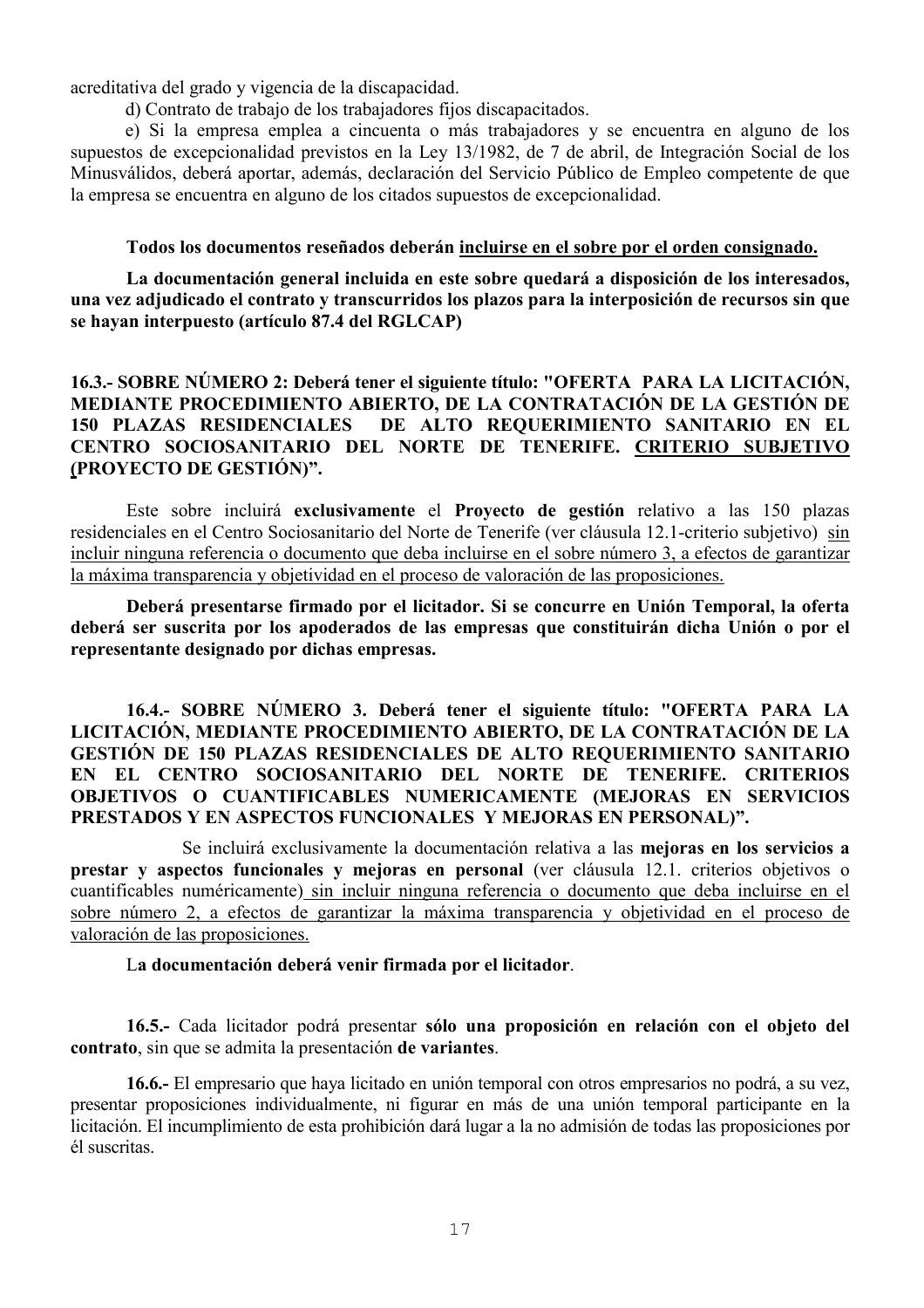La proposición técnica incluida en los sobres 2 y 3 será archivada en el expediente, sin que sea posible su devolución a los interesados (artículo 87.4 en relación con el artículo 80 del RGLCAP).

Toda la documentación a presentar por los licitadores habrá de ser documentación ORIGINAL o bien copias que tengan carácter de auténticas o compulsadas conforme a la legislación vigente en la materia. Así mismo, los licitadores presentarán toda su documentación en castellano.

### 17.- MESA DE CONTRATACIÓN

#### **Presidente:**

- El Jefe del Servicio de Gestión Administrativa o persona que designe.

#### **Vocales:**

- La Secretaria Delegada del IASS o persona que designe.
- El Interventor Delegado o persona que designe.
- La Directora de la Unidad de Atención a la Dependencia o persona que designe.
- Un Técnico de la referida Unidad.

#### Secretario:

- Un Técnico de Administración General del Servicio de Gestión Administrativa

#### 18.- CALIFICACIÓN DE LA DOCUMENTACIÓN GENERAL

Concluido el plazo de presentación de proposiciones, la Mesa de contratación, salvo que se haya anunciado en plazo la presentación de ofertas por correo, en cuyo caso se pospondrá la apertura, procederá a la calificación de la documentación general contenida en los sobres número uno presentados por los licitadores, y si observase defectos materiales en la documentación presentada, lo notificará por fax, telegrama o correo electrónico al licitador correspondiente, dejando constancia de dicha notificación en el expediente, concediéndole un plazo no superior a tres días hábiles para que lo subsane. Si la documentación de un licitador contuviese defectos sustanciales o deficiencias materiales no subsanables, no será admitido a la licitación

Al margen de la subsanación a que se refiere el párrafo anterior, la Mesa de contratación, a efectos de completar la acreditación de la solvencia de los licitadores, podrá recabar de éstos las aclaraciones que estime oportunas sobre las certificaciones y documentos presentados, así como requerirlos para la presentación de otros documentos complementarios, requerimiento que deberá ser cumplimentado en el plazo máximo de cinco días naturales y siempre antes de la declaración de admisión de las proposiciones.

#### 19.- APERTURA DE SOBRES Nº 2 Y 3

19.1.- La Mesa de contratación, una vez calificada la documentación del sobre nº 1 y realizadas las subsanaciones y, en su caso, aportadas las aclaraciones o documentos complementarios requeridos, o transcurrido el plazo que se hubiere conferido al efecto, realizará en acto público, a celebrar en el lugar y hora señalados en el anuncio de licitación, la apertura de los sobres número 2 (Provecto de gestión) de los licitadores admitidos.

19.1.1. En primer lugar, el Presidente dará cuenta a los asistentes del número de proposiciones recibidas y del nombre de los licitadores, comunicando el resultado de la calificación de la documentación general presentada en los sobres nº 1, con expresión de los licitadores admitidos y de los excluidos, y de las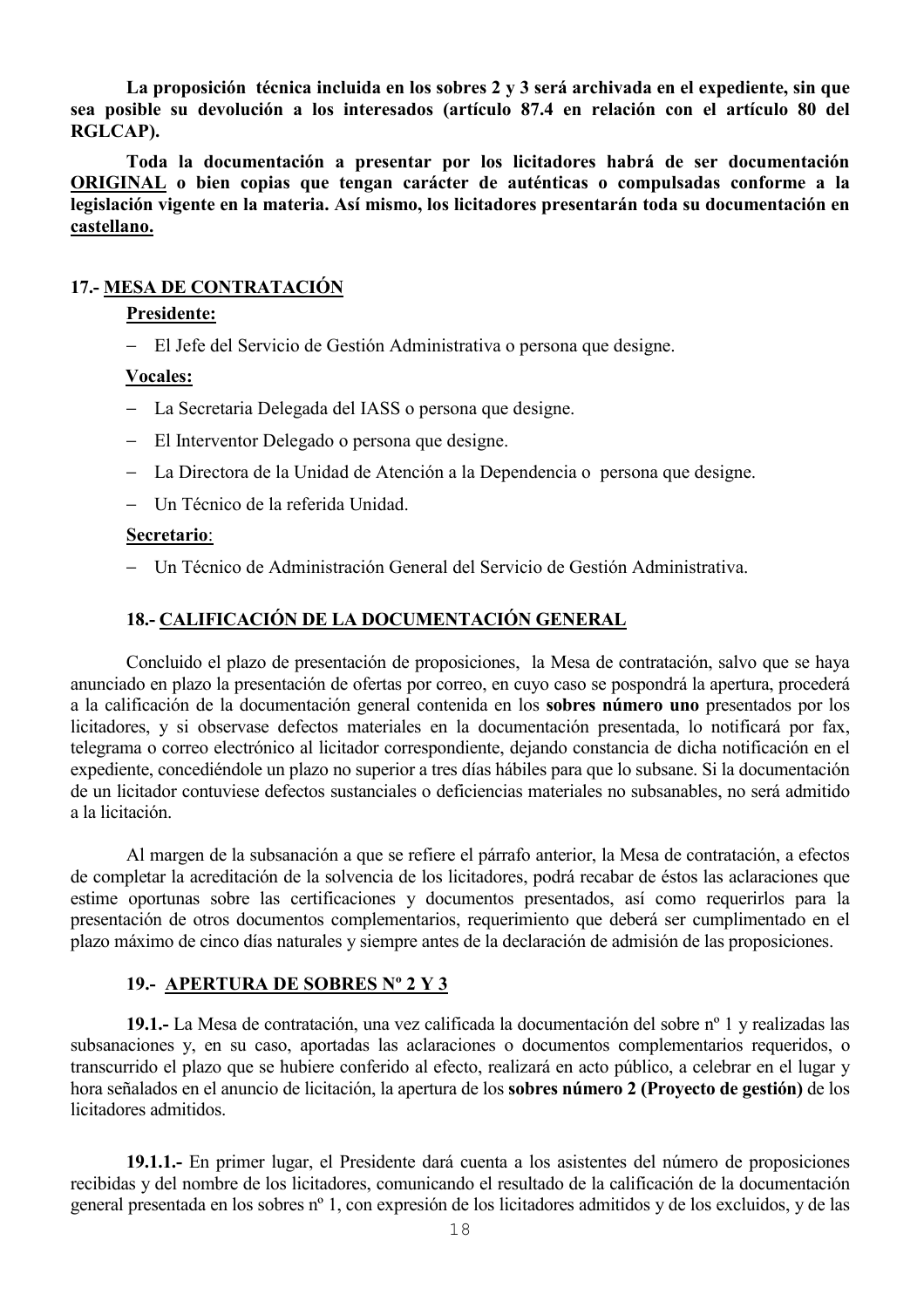causas de su exclusión, invitando a los asistentes a que formulen las observaciones que estimen oportunas, que serán reflejadas en el acta, pero sin que en este momento pueda la Mesa hacerse cargo de documentos que no hubiesen sido entregados durante el plazo de admisión de ofertas, o el de subsanación de defectos u omisiones.

19.1.2.- A continuación, el Secretario de la Mesa procederá a la apertura de los sobres nº 2 de los licitadores admitidos, dando cuenta de su contenido.

Concluida la apertura de las proposiciones, el Presidente de la Mesa invitará a los licitadores asistentes a que expongan cuantas observaciones o reservas estimen oportunas en relación con el acto celebrado, informándoles, en caso de producirse éstas, de la posibilidad de presentar reclamaciones escritas ante el órgano de contratación, en el plazo máximo de dos días hábiles.

A continuación, se dará por concluido el acto público celebrado, de cuvo desarrollo se dejará constancia en el acta de la reunión de la Mesa.

19.2.- Realizada por la Mesa de contratación la evaluación de los criterios a que se refiere la cláusula anterior, y tras solicitar, en su caso, los informes técnicos que estime oportunos, se notificará por escrito a todos los interesados (vía fax, email o telegrama, y se anunciará en el perfil del contratante) la fecha y lugar en que se llevará a cabo la apertura del sobre nº 3, relativo a los restantes criterios.

19.2.1.- Constituida la Mesa de contratación en la fecha señalada, e iniciado el acto público, el Presidente dará cuenta del resultado de la evaluación relativa a las proposiciones contenidas en el sobre nº 2, invitando a los asistentes a que formulen las observaciones que estimen oportunas, que serán reflejadas en el acta.

19.2.2.- A continuación, el Secretario de la Mesa procederá a la apertura de los sobres nº 3 de los licitadores admitidos, relacionando los documentos aportados respecto a los restantes criterios de adjudicación.

Concluida la apertura de las proposiciones, el Presidente de la Mesa invitará a los licitadores asistentes a que expongan cuantas observaciones o reservas estimen oportunas en relación con el acto celebrado, informándoles, en caso de producirse éstas, de la posibilidad de presentar reclamaciones escritas ante el órgano de contratación, en el plazo máximo de dos días hábiles.

A continuación, se dará por concluido el acto público de apertura de proposiciones, de cuyo desarrollo se dejará constancia en el acta de la reunión de la Mesa.

19.3.- La Mesa de contratación, tras solicitar, en su caso, los informes técnicos que estime oportunos, elevará al órgano de contratación la propuesta de adjudicación razonada que estime adecuada, que incluirá en todo caso la ponderación de los criterios indicados en el presente pliego, acompañada de las actas de sus reuniones y de la documentación generada en sus actuaciones y, en su caso, de los informes emitidos. Dicha propuesta no crea derecho alguno mientras el órgano de contratación no dicte la resolución de adjudicación.

## 20. GARANTÍA DEFINITIVA Y DOCUMENTACIÓN A PRESENTAR POR EL PROPUESTO COMO ADJUDICATARIO.

El licitador que hubiera presentado la oferta más ventajosa deberá constituir una garantía por importe del cinco (5%) del precio de adjudicación del contrato, a fin de responder de la correcta ejecución del contrato, incluida la conservación y mantenimiento del equipamiento, las instalaciones y el inmueble cedido; de conformidad con lo dispuesto en los artículos 95 y 99 del TRLCSP y normativa de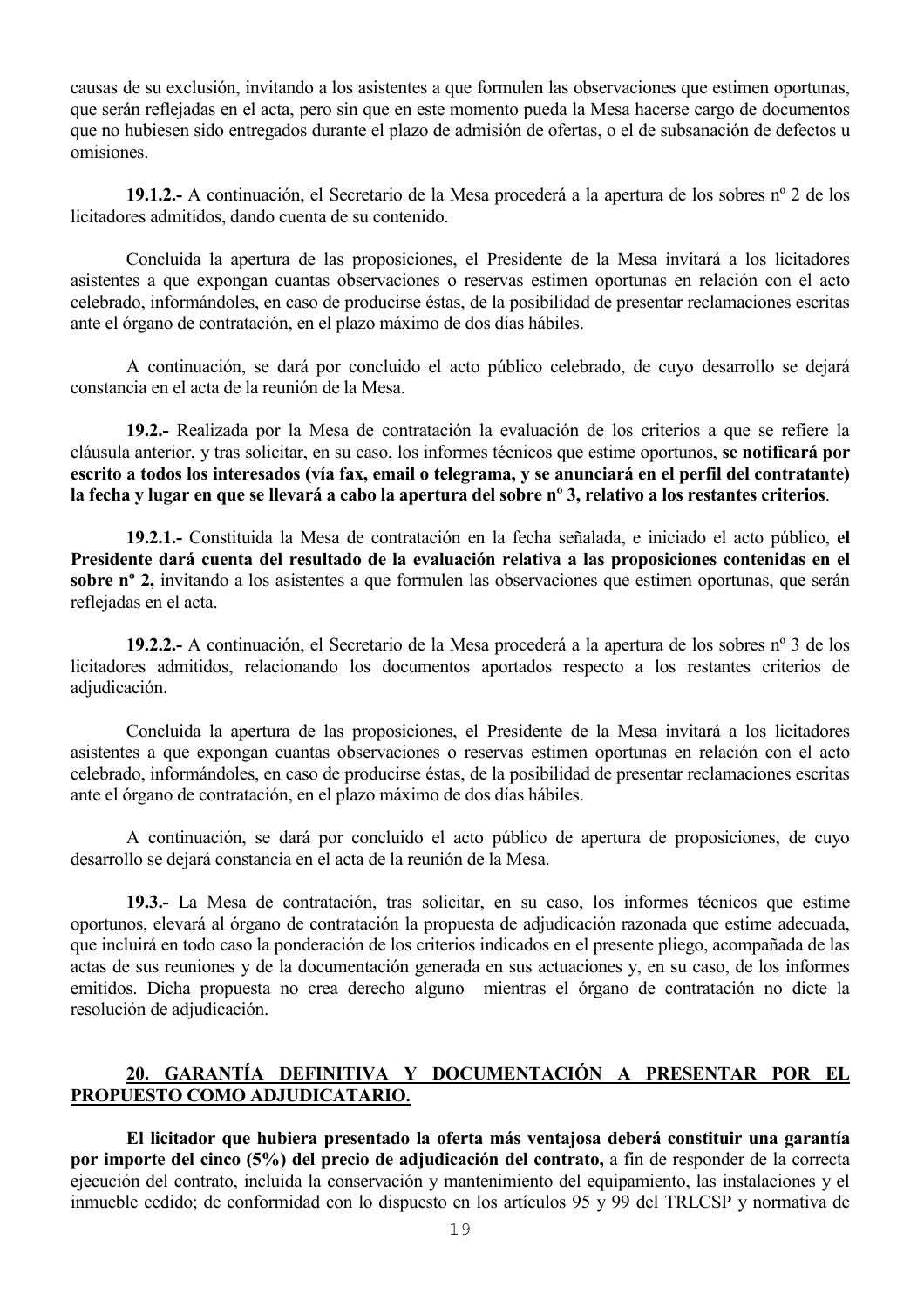desarrollo. Asimismo la garantía quedará afecta, hasta el transcurso del plazo de un año desde la terminación del servicio de cualquier reclamación que se derive al Instituto de Atención Social y Sociosanitaria de Tenerife o al Excmo. Cabildo Insular de Tenerife, relativa a las obligaciones de naturaleza salarial contraídas por la empresa adjudicataria con sus trabajadores y de las referidas a la Seguridad Social durante la ejecución del contrato.

El órgano de contratación requerirá al licitador que haya presentado la oferta económicamente más ventaiosa para que, dentro del plazo de cinco (5) días hábiles, contados desde el día siguiente a aquel en que sea requerido al efecto presente lo siguiente:

1<sup>o</sup>) Que se encuentra al corriente en el cumplimiento de sus obligaciones tributarias y con la Seguridad Social.

2°) La garantía definitiva definida a que hace referencia el párrafo anterior.

La acreditación de estar al corriente en el cumplimiento de las obligaciones tributarias se realizará presentando la siguiente documentación, de acuerdo con los artículos 13 y 15 del Reglamento General de la  $LCAP$ 

- Último recibo del Impuesto sobre Actividades Económicas o el documento de alta en el mismo, cuando ésta sea reciente y no haya surgido aún la obligación de pago. El alta deberá adjuntarse en todo caso cuando en el recibo aportado no conste el epígrafe de la actividad. Esta documentación deberá estar referida al epígrafe correspondiente al objeto del contrato que les faculte para su ejercicio en el ámbito territorial en que las ejercen, debiendo complementarse con una declaración responsable del licitador de no haberse dado de baja en la matrícula del citado Impuesto.
- Certificación administrativa expedida por el órgano competente de la Administración del Estado, por lo que respecta a las obligaciones tributarias con este último.
- Certificación administrativa expedida por el órgano competente de la Administración de la Comunidad Autónoma de Canarias, por lo que respecta a las obligaciones tributarias con la misma.
- Certificación administrativa expedida por el Cabildo Insular de Tenerife, por lo que respecta a las obligaciones tributarias con este último.

El licitador que no esté obligado a presentar todas o alguna de las declaraciones o documentos correspondientes a las obligaciones tributarias que se relacionan en el artículo 13 del Reglamento General de la LCAP, habrá de acreditar tal circunstancia mediante declaración responsable.

La acreditación de estar al corriente en el cumplimiento de las obligaciones con la Seguridad Social se realizará mediante certificación expedida por la autoridad administrativa competente. En el supuesto que haya de tenerse en cuenta alguna exención, se habrá de acreditar tal circunstancia mediante declaración responsable.

Las certificaciones a que se refieren las cláusulas anteriores deberán ser expedidas de acuerdo con lo dispuesto en el artículo 15 del Reglamento General de la LCAP y, en su caso, podrán ser remitidas al órgano de contratación por vía electrónica, de acuerdo con la normativa vigente aplicable al respecto. No obstante lo anterior, el licitador propuesto como adjudicatario no estará obligado a aportar dichas certificaciones (las referentes a la Hacienda Estatal y la Seguridad Social) si en la declaración responsable a que se refiere la cláusula 11.3 ha autorizado expresamente a la Administración contratante para obtener de la Administración certificante la información que acredite que cumple las circunstancias indicadas.

Cuando, como consecuencia de problemas técnicos, o cualquier otra circunstancia, sea imposible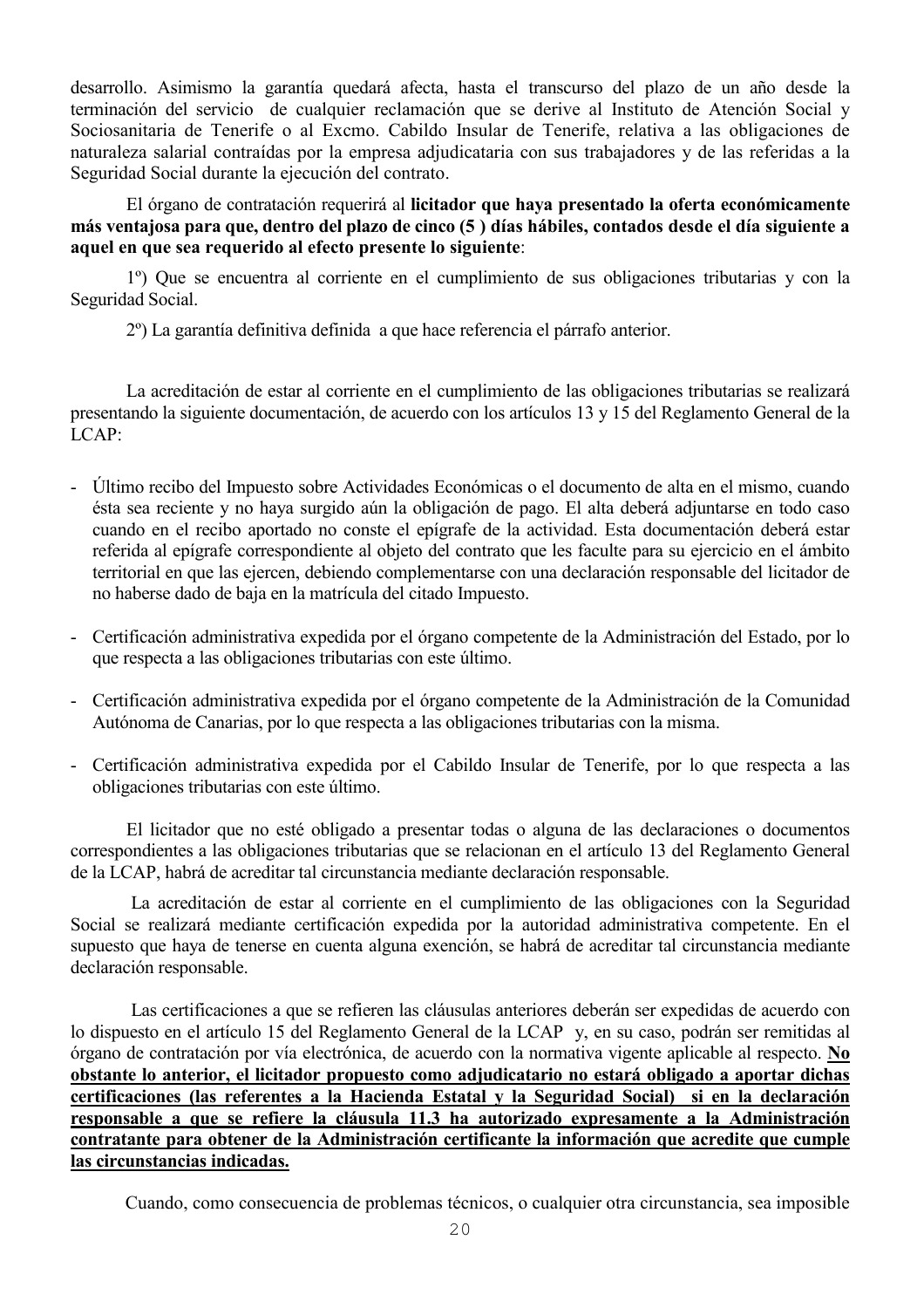para este Organismo obtener vía telemática los certificados acreditativos de la situación de estar al corriente en el cumplimiento de las obligaciones tributarias del Estado y de la Seguridad social, se requerirá al propuesto adjudicatario para que sea éste el que en el plazo de 5 días hábiles presente los mismos.

En caso de que no llegue a adjudicarse el contrato al propuesto como adjudicatario, por no acreditar cumplir los requisitos de conformidad con la documentación presentada, podrá adjudicarse el contrato al licitador siguiente que haya obtenido mayor puntuación en la valoración de ofertas. Asimismo, en caso de resolución anticipada del contrato, podrá proponerse la adjudicación de la continuación del contrato al licitador siguiente en orden de puntuación.

#### 21.- ADJUDICACIÓN DEL CONTRATO

El plazo máximo para efectuar la adjudicación será de dos (2) meses a contar desde la apertura de las proposiciones (artículo 161.2 del TRLCSP).

De no producirse la adjudicación dentro de los plazos señalados, los licitadores tendrán derecho a retirar su proposición.

## 22.- FORMALIZACIÓN DEL CONTRATO

22.1.- El adjudicatario queda obligado a suscribir, dentro del plazo de OCHO (8) días hábiles desde la fecha de la notificación de la adjudicación, el documento administrativo de formalización del contrato, al que se unirá, formando parte del contrato, la oferta del adjudicatario y un ejemplar del pliego de cláusulas administrativas particulares y de las prescripciones técnicas y demás documentos contractuales. No podrá iniciarse la ejecución del contrato sin su previa formalización.

Cuando el adjudicatario sea una unión temporal de empresarios, dentro del mismo plazo y con anterioridad a la firma del contrato, deberá aportar escritura pública de constitución como tal.

22.2.- El documento en que se formalice el contrato será en todo caso administrativo, siendo título válido para acceder a cualquier registro público.

No obstante, el contrato se formalizará en escritura pública cuando así lo solicite el contratista, siendo a su costa los gastos derivados de su otorgamiento.

22.3.- Si por causa imputable al adjudicatario no pudiera formalizarse el contrato dentro del plazo indicado, la Administración podrá acordar la resolución del mismo, siguiendo a tal efecto el procedimiento establecido en el artículo 109 del Reglamento General de la LCAP. En tal supuesto, procederá la indemnización de los daños y perjuicios ocasionados.

## 23.- CLÁUSULA RELATIVA A LA PROTECCIÓN DE DATOS DE CARÁCTER **PERSONAL**

En cumplimiento de la Ley Orgánica 15/1999, de 13 de diciembre, de Protección de Datos de Carácter Personal (en adelante, LOPD), y Real Decreto 1720/2007, de 21 de diciembre, por el que se aprueba el Reglamento de desarrollo de la LOPD (RDLOPD) el adjudicatario del servicio, se compromete a respetar todas las obligaciones que pudieran corresponderle con arreglo sus disposiciones, y en concreto lo dispuesto en su art. 12 "Acceso a datos por cuenta de terceros", así como cualquier otra disposición o regulación complementaria que le fuera igualmente aplicable, particularmente, lo dispuesto en los arts. 20-22 y 82 y siguientes del RDLOPD.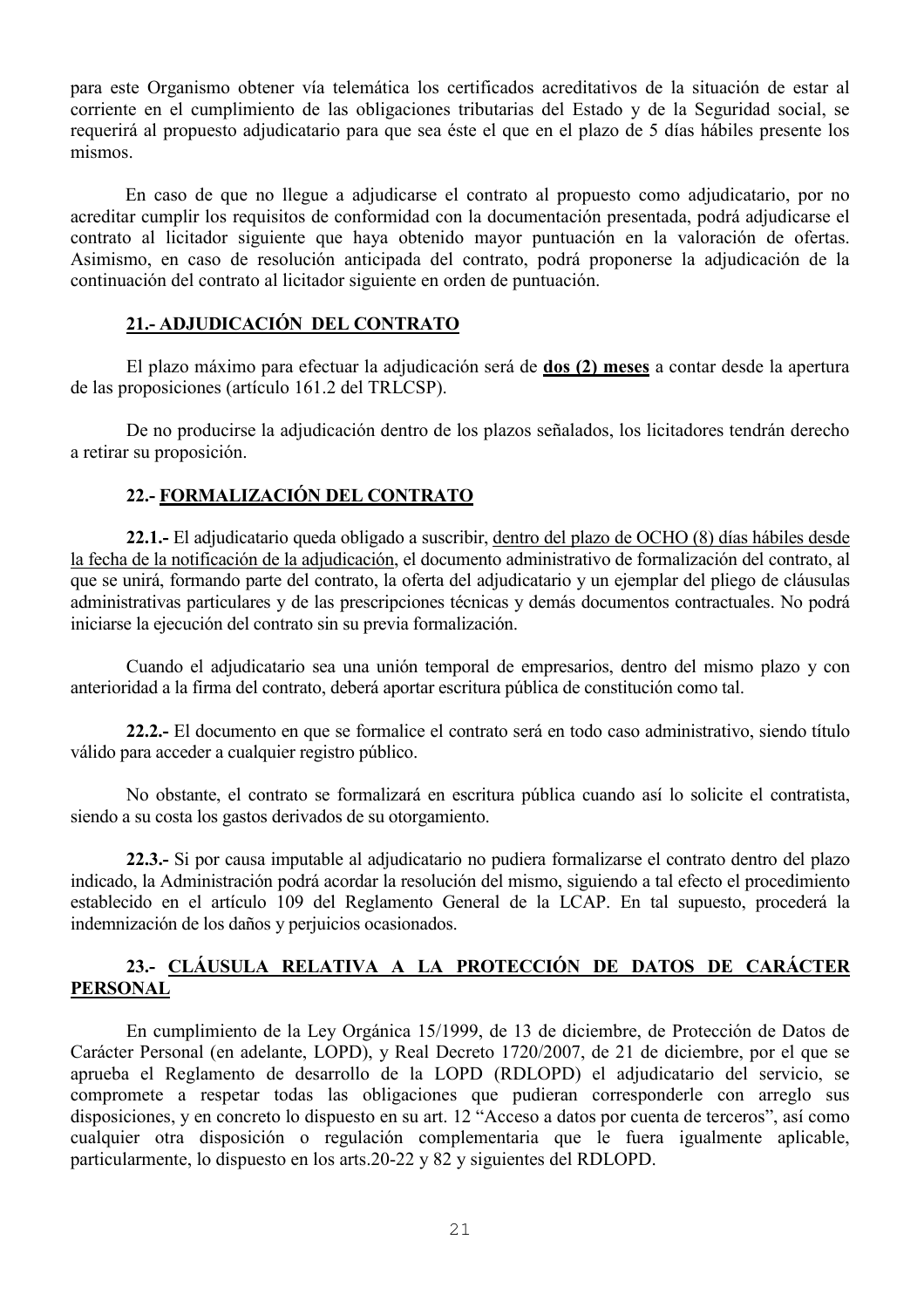El acceso por el adjudicatario del servicio a ficheros que contienen datos de carácter personal de los que el Instituto Insular de Atención Social y Sociosanitaria (en lo que sigue, el IASS) es responsable, es necesario para la prestación de los servicios a esta entidad, según lo descrito en el presente contrato. El tratamiento de datos que el adjudicatario del servicio se compromete a realizar se limitará a las actuaciones necesarias para desarrollar correctamente los servicios contratados y/o adjudicados por el IASS.

A tal efecto, el adjudicatario del servicio manifiesta estar al corriente en lo que concierne a las obligaciones derivadas de la normativa de protección de datos (LOPD y RDLOPD) y más concretamente en lo que se refiere a las medidas de seguridad correspondientes en función del nivel de seguridad aplicable a los datos a los que habrá de acceder. La acreditación de estos extremos puede ser requerida por el IASS en cualquier momento, de forma que el adiudicatario, vendrá obligado a justificar y certificar ante el IASS el cumplimiento de sus obligaciones en materia de protección de datos personales a la mera petición realizada por el IASS en este ámbito formulada de forma expresa y fehaciente. El incumplimiento de esta obligación, o la falta de acreditación de tales extremos en el plazo máximo de un mes desde la recepción efectiva de la citada solicitud por el adjudicatario podrá dar lugar a la rescisión del presente contrato.

En todo caso, el adjudicatario del servicio se compromete a custodiar la información o datos que le sean proporcionados con las debidas condiciones de seguridad existentes en función del citado nivel legal de seguridad exigido por el RDLOPD y el IASS, siendo en este caso, de nivel alto de seguridad a tenor de la sensibilidad e importancia de los datos accedidos bajo la responsabilidad del IASS. Por consiguiente, el adjudicatario del servicio adoptará, a tenor de lo dispuesto en el art. 9 de la LOPD, todas las medidas técnicas y organizativas pertinentes para garantizar la seguridad e integridad de los datos de carácter personal a los que tenga acceso, evitando su alteración, pérdida, tratamiento o acceso no autorizado, de conformidad con lo previsto en este contrato.

El adjudicatario del servicio, además, se compromete a observar la más estricta confidencialidad respecto de la información o datos que, en su caso, le sean proporcionados por el IASS, incluyendo los códigos, las identificaciones de usuario y/o las claves de acceso de los sistemas que en su caso pudieran ser aportados por esta última entidad. Por lo tanto, el adjudicatario del servicio se compromete a guardar bajo su control y custodia todos los datos suministrados por el IASS, y a no revelarlos, divulgarlos, transferirlos, cederlos, o de cualquier forma comunicar los ficheros o datos en ellos contenidos, ya sea verbalmente o por escrito, por medios electrónicos, papel o mediante acceso informático, ni siquiera para su conservación, a otras personas, salvo autorización previa, expresa y por escrito del IASS.

En principio, el adjudicatario del servicio sólo podrá permitir el acceso a los datos a aquellos empleados que tengan la necesidad de conocerlos para la prestación de los servicios contratados, obligándose a informar a su personal de las obligaciones dimanantes de la presente cláusula y de las relativas al tratamiento de datos de carácter personal. El adjudicatario del servicio realizará cuantas advertencias y documentos fueren oportunos con dichas personas para asegurar el cumplimiento de tales obligaciones, respondiendo de sus incumplimientos de conformidad disponen los arts.12 de la LOPD y 20.3 del RDLOPD.

Las obligaciones de confidencialidad establecidas en el presente documento tendrán una duración indefinida, manteniéndose en vigor con posterioridad a la finalización, por cualquier causa, de la relación entre el adjudicatario del servicio y el IASS.

Una vez cumplida o resuelta la prestación contractual acordada entre el adjudicatario del servicio y el IASS y que justifica el acceso a los datos de carácter personal respecto de los cuales es responsable este último, los datos de carácter personal utilizados por el adjudicatario del servicio, serán devueltos al IASS, al igual que cualquier soporte o documentos en que conste algún dato de carácter personal objeto de tratamiento. El IASS tendrá derecho a realizar la comprobación de dicho cumplimiento. En coherencia a lo previsto en el art.22 del RDLOPD, no procederá la destrucción de los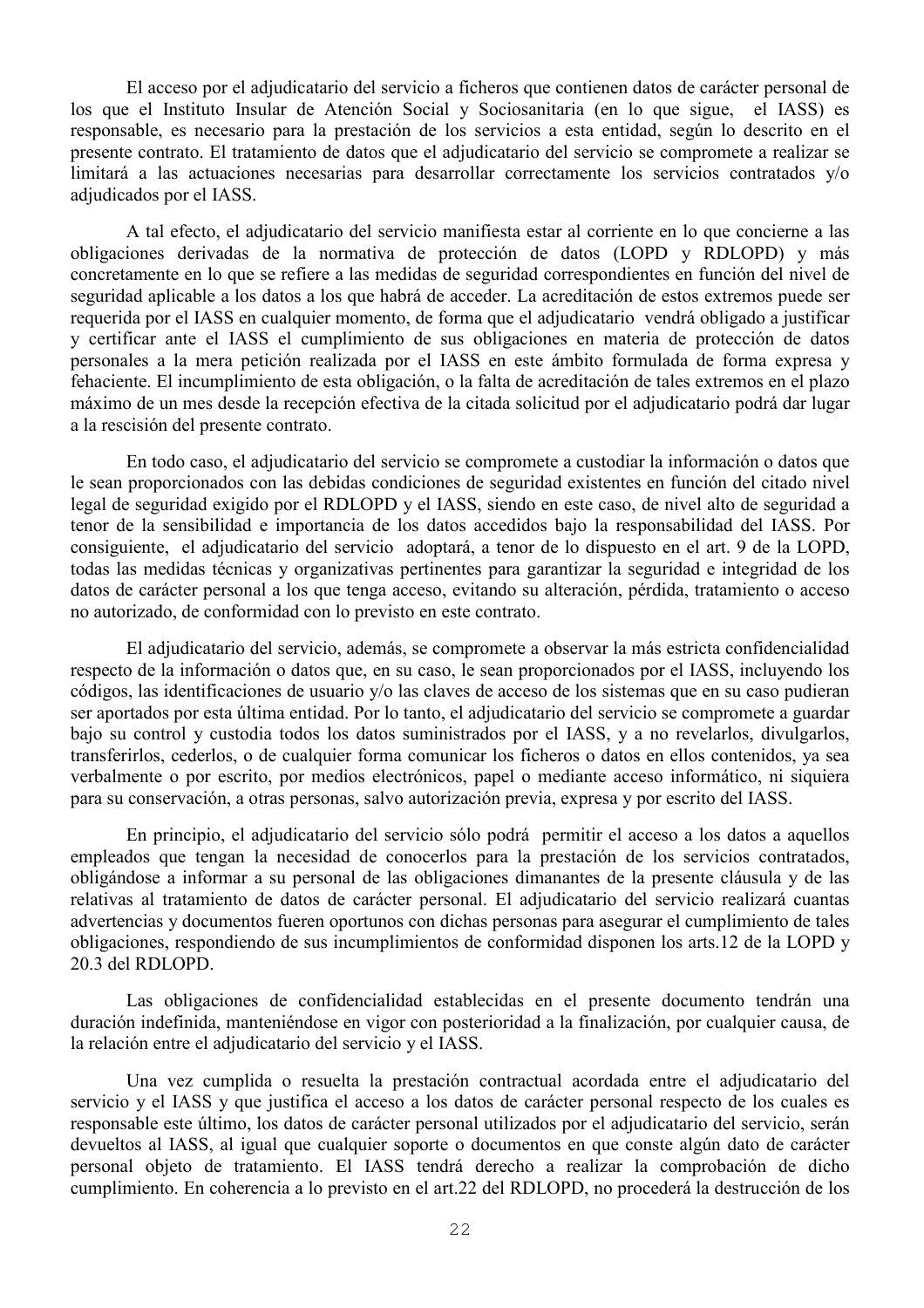datos cuando exista una previsión legal que exija su conservación, en cuyo caso deberá procederse a la devolución de los mismos garantizando el IASS dicha conservación.

A la vista de lo anterior, el adjudicatario del servicio reconoce que la legislación sobre protección de datos personales establece una serie de obligaciones en el tratamiento de datos de carácter personal por cuenta de terceros, para cuyo cumplimiento asumen los siguientes compromisos:

1. Accederá a los datos de carácter personal cuyo responsable es el IASS únicamente si tal acceso es necesario para la prestación del servicio contratado, y no utilizará ni aplicará dichos datos para fin distinto de la prestación de dicho servicio.

2. Sólo tratará los datos conforme a las instrucciones que reciba expresamente del IASS, por lo que no destinará, aplicará o utilizará los datos a los que tenga acceso con fin distinto al expresamente indicado, ni los comunicará, ni siguiera para su conservación a otras personas, o cualquier otra forma suponga un incumplimiento de las instrucciones expresas que el IASS le proporcione.

El adjudicatario del servicio será considerado como responsable del tratamiento, respondiendo de las infracciones en que hubiera incurrido personalmente, en el caso de que destine los datos a otra finalidad, los comunique o los utilice incumpliendo las estipulaciones del contrato o las instrucciones del IASS (art.20.3 del RDLOPD); así como de cualquier reclamación que por los afectados se formule ante la Agencia Española de Protección de Datos por el afectado que, de conformidad con el artículo 19 de la LOPD, ejercite la acción de responsabilidad por el daño o lesión que sufra en sus bienes o derechos.

Dado que el adjudicatario del servicio presta sus servicios en los locales o dependencias del IASS, deberá someterse a lo dispuesto en el Documento de Seguridad del mismo, en dónde éste hará constar esta situación, y al que aquél accederá en la parte que pudiera afectarle por aplicación de lo dispuesto en el art.82.1 del RDLOPD, previa firma del correspondiente recibí al efecto por éstos. Únicamente podrá utilizar dicha normativa de seguridad a efectos internos y corporativos, no pudiendo aplicar o revelar dicha normativa a terceros no autorizados a estos fines. En caso de incumplimiento de esta medida por el adjudicatario éste asumirá en exclusiva la responsabilidad que se derive del ejercicio de cualquier reclamación por terceros eximiendo de responsabilidad al IASS con toda la amplitud permitida por el ordenamiento jurídico español.

En la prestación de los servicios a los usuarios se deberá tener especialmente en cuenta los siguientes elementos:

- Normativa aplicable, en particular, la LOPD y el RDLOPD.
- La Guía de Protección de Datos para Personas Mayores, editada por la Agencia Española de Protección de Datos Personales:

http://www.agpd.es/portalwebAGPD/canaldocumentacion/publicaciones/common/pdfs/guia ma vores  $05$  2009.pdf

• En coordinación con el IASS, coadyuvar en el cumplimiento de las recomendaciones previstas en el Informe de cumplimiento de la LOPD en Hospitales en la medida en que se desarrolle asistencia socio-sanitaria:

http://www.agpd.es/portalwebAGPD/revista prensa/revista prensa/2010/notas prensa/common/ octubre/INFORME HOSPITALES.pdf

Así como cualquier otro Informe jurídico, publicación o recomendación que, a estos  $\bullet$ efectos, le comunique el IASS en relación a la actividad e indicaciones propias que, en este ámbito, desarrolle o dirija la Agencia Española de Protección de Datos.

Por último, de conformidad con lo dispuesto en el artículo 5 de la LOPD, el IASS, cumpliendo con el derecho de información en la recogida de datos estipulado en el citado precepto, y con domicilio en la C/ Galcerán nº 10, 38003 Santa Cruz de Tenerife, le informa que los datos contenidos en el presente contrato y durante la prestación del presente servicio serán incorporados en un fichero a efectos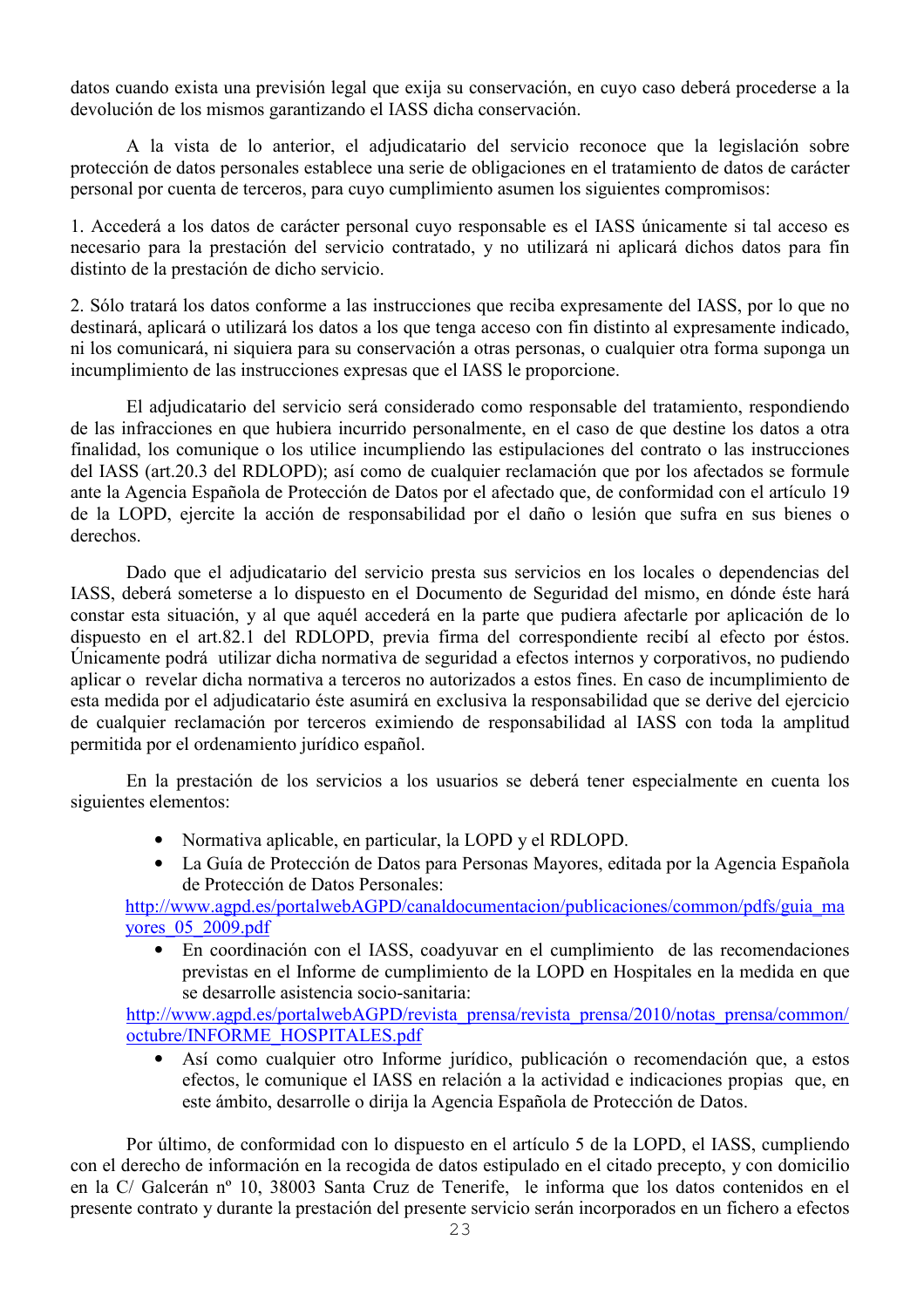de control del servicio solicitado durante su ejecución, gestión de la relación contractual, llevar a cabo las labores de administración, contabilidad y facturación oportunas. Mediante la aceptación de esta cláusula el interesado da su consentimiento al tratamiento automatizado o no de los datos incluidos en el mismo con la finalidad indicada. Asimismo, se le informa de los derechos de acceso, rectificación, cancelación y oposición que le otorga la normativa vigente respecto a sus datos de carácter personal, que podrá ejercitar frente a el IASS.

## EJECUCIÓN DEL CONTRATO

### 24.- RESPONSABLE SUPERVISOR DE LOS TRABAJOS OBJETO DEL CONTRATO

La Directora de la Unidad de Atención a la Dependencia del IASS o persona que ocasionalmente la sustituva, supervisará la ejecución del mismo, comprobando que su realización se ajusta a lo establecido en el contrato, y cursará al contratista las órdenes e instrucciones del órgano de contratación.

## 25.- DERECHOS Y OBLIGACIONES DEL CONTRATISTA

25.1.- En el desarrollo del contrato, el adjudicatario tendrá los siguientes derechos, además de los señalados en la documentación que forma parte del presente contrato y en la normativa aplicable:

- Utilizar, a efectos de explotación del objeto contractual, la superficie, instalaciones v equipamiento, del Centro Sociosanitario Norte que se define en la documentación que forma parte de la presente licitación, relacionadas en el plano y en el inventario anexo.
- Percibir por la explotación del servicio (150 camas residenciales), las retribuciones señaladas en la cláusula séptima de este pliego (precio/plaza), durante el período de explotación del Centro.
- Al restablecimiento del equilibrio económico del contrato en los términos señalados en el presente pliego y normativa aplicable.

25.2.- Por otro lado, en el ámbito del presente contrato, el contratista deberá cumplir todas las obligaciones previstas en el presente pliego, en el pliego de prescripciones técnicas particulares, en la restante documentación de carácter contractual (ver cláusula 4<sup>a</sup>) y en la legislación. En particular:

• La empresa adjudicataria, de conformidad con lo previsto en el acuerdo del Pleno del Excmo. Cabildo Insular de Tenerife de 6 de mayo de 2013, deberá emplear en la plantilla que ejecute el contrato al menos un 50 por ciento de personas inscritas como demandantes de empleo con, al menos, seis meses de antigüedad a la fecha efectiva de contratación.

Dado que en la presente contratación existe el deber de subrogar al personal, el referido porcentaje habrá de cumplirse respecto de las nuevas contrataciones que sea necesario realizar.

La subrogación del personal que actualmente presta los servicios en el Centro del Norte en relación con el contrato de gestión del servicio público de 100 plazas de alto requerimiento, no implicará para el nuevo adjudicatario la asunción de deudas salariales contraídas con anterioridad a la adjudicación del presente contrato.

• De conformidad con lo dispuesto en el Real Decreto-Ley 5/2011, de 29 de abril, de medidas para la regularización y control del empleo sumergido y fomento de la rehabilitación de viviendas, el empresario deberá presentar, con carácter previo al inicio de la prestación de la actividad contratada, la afiliación y alta en la Seguridad Social de los trabajadores que la empresa ocupe en el servicio objeto de contratación.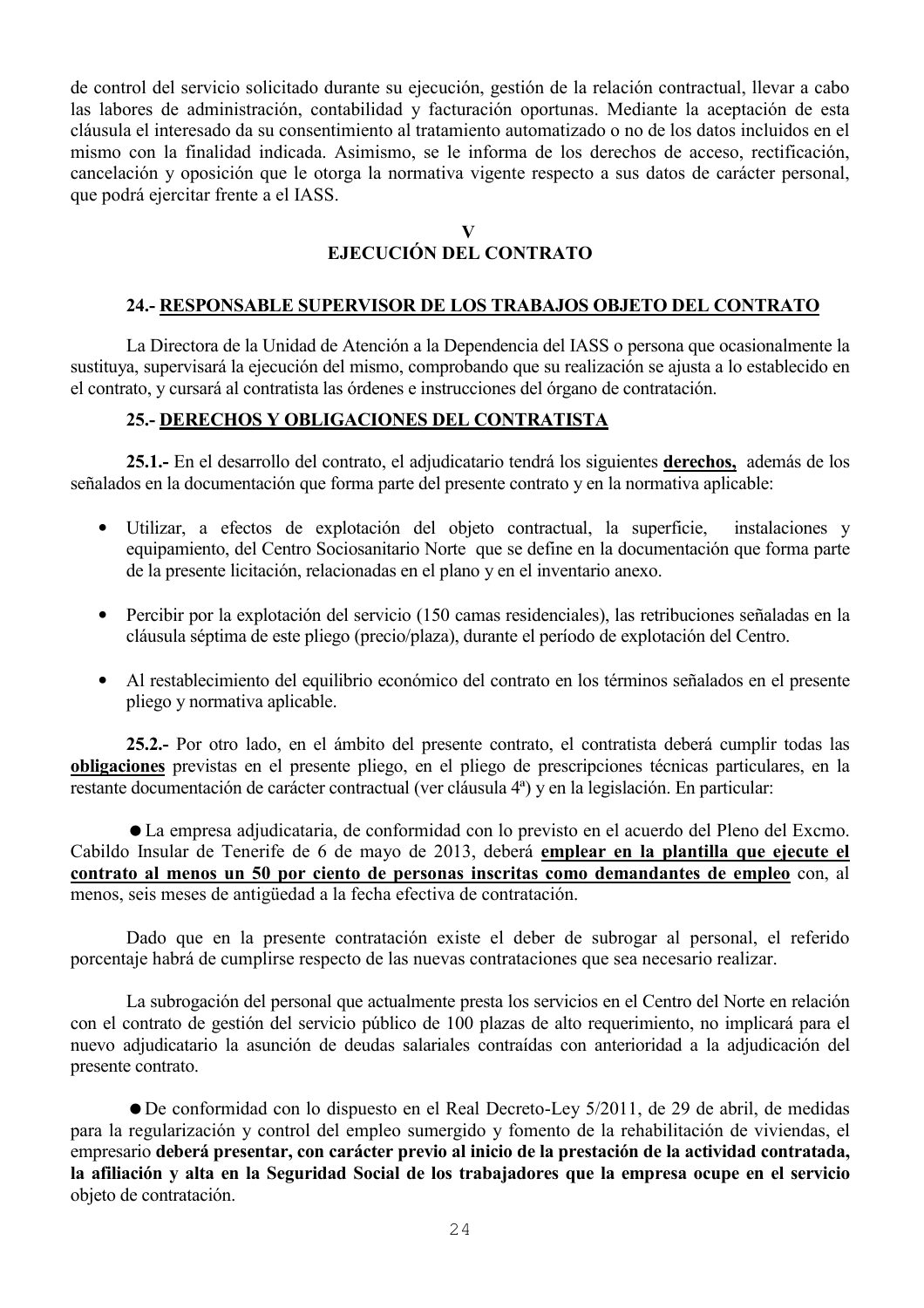Asimismo, la empresa contratista deberá acreditar siempre que sea requerida al efecto, la afiliación y el alta en la seguridad social de todos los trabajadores adscritos al presente contrato, facilitando, en su caso, los consentimientos que resulten necesarios para que este Organismo pueda efectuar las comprobaciones necesarias.

El contratista deberá cumplir, bajo su exclusiva responsabilidad, las disposiciones vigentes en materia laboral, de seguridad social y de seguridad e higiene en el trabajo, debiendo tener a su cargo el personal necesario para la realización del objeto del contrato, respecto del que ostentará, a todos los efectos, la condición de empresario; siendo responsable de toda reclamación relativa incumplimiento de normativa de Seguridad Social, Laboral y Seguridad e Higiene en el Trabajo, que se pudiera derivar a este Organismo, debiendo indemnizar, en su caso, a esta Administración de todos los daños y perjuicios que para la misma pudieran derivarse con motivo de la interposición de reclamaciones.

- Garantizar los derechos legalmente reconocidos a las personas usuarias del Centro, los recogidos en la Ley 39/2006 de 14 de diciembre de promoción de la autonomía personal y atención a las personas en situación de dependencia, y velar por el cumplimiento de la normativa correspondiente.
- Ejecutar el contrato con estricta sujeción a las estipulaciones contenidas en el presente pliego de cláusulas administrativas particulares, y resto de documentación con carácter contractual, así como las instrucciones que, en su caso, le diere el responsable del contrato designado por el órgano de contratación.
- Admitir a la utilización de los servicios definidos en el pliego técnico, a todo usuario que indique la Administración.
- Prestar los servicios definidos en pliego técnico con la continuidad establecida en los mismos, y en el presente pliego (todos los días del año).
- Realizar un correcto uso del equipamiento puesto a disposición por el IASS, o el aportado por el adiudicatario como meiora según su oferta, así como llevar a cabo su mantenimiento para que se conserve en óptimas condiciones de uso, y, si fuere necesario, su reposición, conforme a las características originales; asimismo, llevará a cabo el mantenimiento de las instalaciones, tal y como se define el documento que forma parte del presente contrato.

El adjudicatario deberá cumplir las instrucciones que, en su caso, le indique la Administración; el informe que emitan sus técnicos servirá de base para exigir al adjudicatario la reparación o sustitución de los elementos deteriorados, señalando el plazo y condiciones de los materiales a emplear. En el supuesto de que el adjudicatario no cumpla las indicaciones de la Administración en relación con el mantenimiento y conservación del centro y sus instalaciones, podrá ser causa de imposición de penalidad.

- Cuidar del buen orden del servicio, pudiendo dictar las oportunas instrucciones, sin periuicio de los poderes de policía que le corresponden a la Administración contratante.
- El contratista vendrá obligado a suscribir un **seguro de responsabilidad civil** por el que se de cobertura a que garantice la indemnización de daños a terceros por las responsabilidades civiles en que pudieran recaer, y cualquier tipo de riesgo que pudiera ser ocasionado a los usuarios o a terceros por la realización de sus servicios o el funcionamiento del centro. El documento original (o copia compulsada) de suscripción de esta póliza que describa los capitales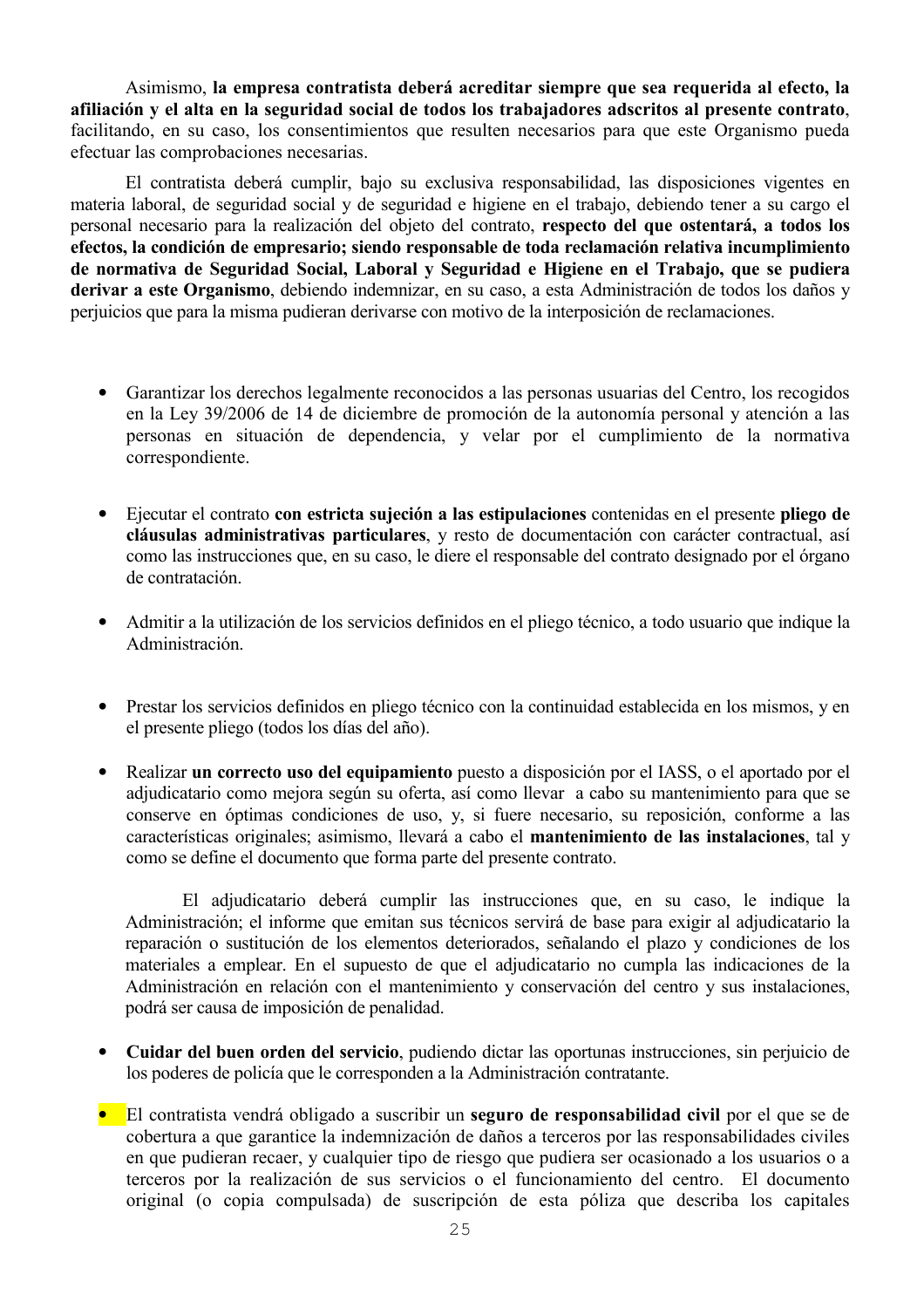asegurados, deberá ser aportado en el plazo máximo de un mes, a contar desde la formalización del contrato.

- Ejercer la vigilancia de las personas, bienes e instalaciones del Centro.  $\bullet$
- Facilitar y asegurar la libre entrada del personal técnico y de supervisión de este Organismo a todas las dependencias e instalaciones del Centro: así como facilitar a este Organismo la documentación que sea solicitada relativa a la prestación del servicio; mantenimiento de las condiciones de solvencia, o acreditación de abono de nóminas y seguros sociales de los trabajadores.
- Será obligación del contratista indemnizar todos los daños y periuicios que se causen, por sí o por personal o medios dependientes del mismo, a terceros como consecuencia del servicio contratado, salvo cuando tales daños sean producidos por causas imputables a la Administración
- Disponer, en todo momento, de los medios adecuados para el desarrollo de los cometidos previstos en este pliego, en el de prescripciones técnicas y restante documentación contractual.
- · Eiercer la concesión por sí mismo, no traspasándola ni cediéndola a terceros sin la previa autorización del IASS.
- Proporcionar a la Administración contratante información íntegra y veraz en forma y tiempo sobre los acontecimientos detectados que puedan afectar a la prestación de los servicios, y asegurando que se adopten las medidas de corrección oportunas.
- Guardar sigilo respecto a los datos o antecedentes que, no siendo públicos o notorios, estén relacionados con el objeto del contrato y hayan llegado a su conocimiento con ocasión del mismo, así como respecto a la confidencialidad de los expedientes de los usuarios, cumpliendo la normativa de protección de datos.
- Llevar una continua actualización del inventario del equipamiento e instalaciones.

Son obligaciones esenciales:

1) La atención residencial, de manera integral y continuada en el tiempo (todos los días del año, las 24 horas del día), de 150 plazas de personas mayores dependientes, con altos requerimientos sanitarios, con la prestación de todos los servicios y la aportación de todo el personal necesarios, descritos en el pliego de prescripciones técnicas y en la oferta adjudicada, y atendiendo prioritariamente el objetivo de facilitar el mantenimiento de la autonomía de la persona mayor. La prestación del servicio se llevará a cabo con pleno respeto a los derechos y dignidad de los usuarios.

2) Mantenimiento y conservación del inmueble, así como del equipamiento y las instalaciones puestas a disposición por el Instituto de Atención Social y Sociosanitaria de Tenerife.

#### 26. DERECHOS Y DEBERES DE LOS USUARIOS DEL CENTRO.

Las personas usuarias del Centro Sociosanitario del Norte, gozarán de los derechos que les reconoce el ordenamiento jurídico.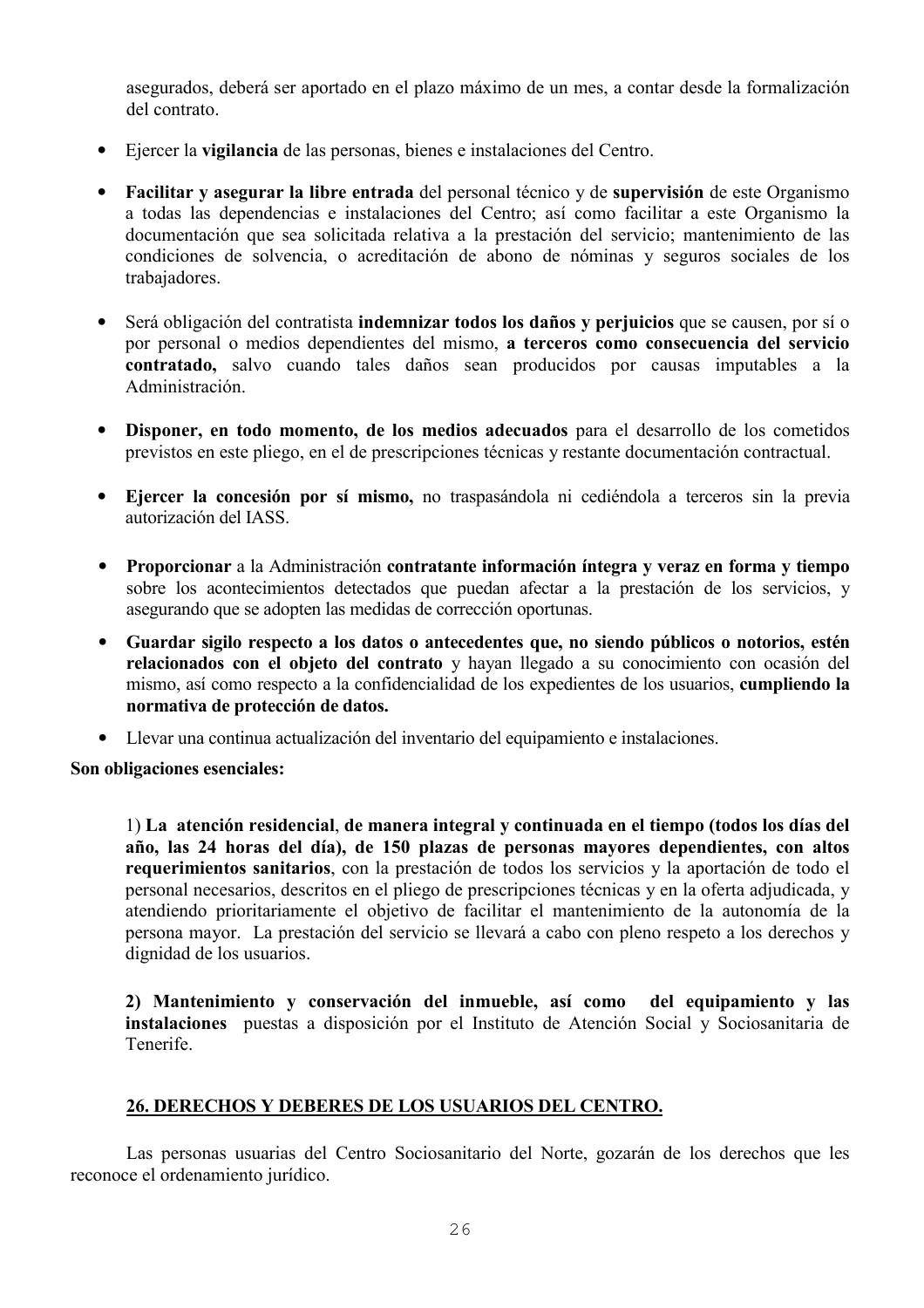En el reglamento de régimen interno del Centro Sociosanitario, se observará el respeto a los siguientes derechos que para las personas en situación de dependencia, establece la Ley 39/2006 de 14 de diciembre de Promoción de la Autonomía Personal y Atención a la Dependencia:

- 1. A disfrutar de los derechos humanos y libertades fundamentales, con pleno respeto de su dignidad e intimidad.
- 2. A recibir, en términos comprensibles y accesibles, información completa y continuada relacionada con su situación de dependencia.
- 3. A que sea respetada la confidencialidad en la recogida y el tratamiento de sus datos, de acuerdo con la Ley Orgánica 15/1999, de 13 de diciembre, de Protección de Datos de Carácter Personal.
- 4. A participar en la formulación y aplicación de las políticas que afecten a su bienestar, ya sea a título individual o mediante asociación.
- 5. A decidir, cuando tenga capacidad de obrar suficiente, sobre la tutela de su persona y bienes, para el caso de pérdida de su capacidad de autogobierno.
- 6. A decidir libremente sobre el ingreso en centro residencial/diurno.
- 7. Al ejercicio pleno de sus derechos jurisdiccionales en el caso de internamientos involuntarios, garantizándose un proceso contradictorio.
- 8. Al ejercicio pleno de sus derechos patrimoniales.
- 9. A iniciar las acciones administrativas y jurisdiccionales en defensa del derecho que reconoce la citada LPAPAD. En el caso de personas incapacitadas judicialmente, estarán legitimadas para actuar en su nombre quienes ejerzan la patria potestad o quienes ostenten la representación legal.
- 10. A la igualdad de oportunidades, no discriminación y accesibilidad universal, en cualquiera de los ámbitos de desarrollo y aplicación de la LPAPAD.
- 11. A no sufrir discriminación por razón de orientación o identidad sexual.

Las personas usuarias del Centro Sociosanitario del Norte, atenderán a los deberes contenidos en el ordenamiento jurídico.

De manera especial, se observará el respeto a los siguientes deberes:

- 1. Deberán conocer y cumplir el Reglamento de Régimen interno, así como los acuerdos e instrucciones emanados de los órganos directivos.
- 2. Utilizar adecuadamente las instalaciones del centro.
- 3. Guardar las normas de convivencia y respeto mutuo dentro del centro y en cualquier otro lugar relacionado con sus actividades
- 4. Deberán poner en conocimiento de los órganos directivos del centro las anomalías irregularidades que observen en el mismo.
- 5. Abonar puntualmente el importe de los servicios que se le presten de acuerdo con la normativa reguladora de la participación económica en el coste de las prestaciones y servicios.
- 6. Facilitar la información y la documentación que le sea requerida para la adecuada prestación del servicio.
- 7. Colaborar en los tratamientos prescritos facultativamente y en las actividades que se sean recomendadas.

#### 27.- PRERROGATIVAS Y OBLIGACIONES DE LA ADMINISTRACIÓN: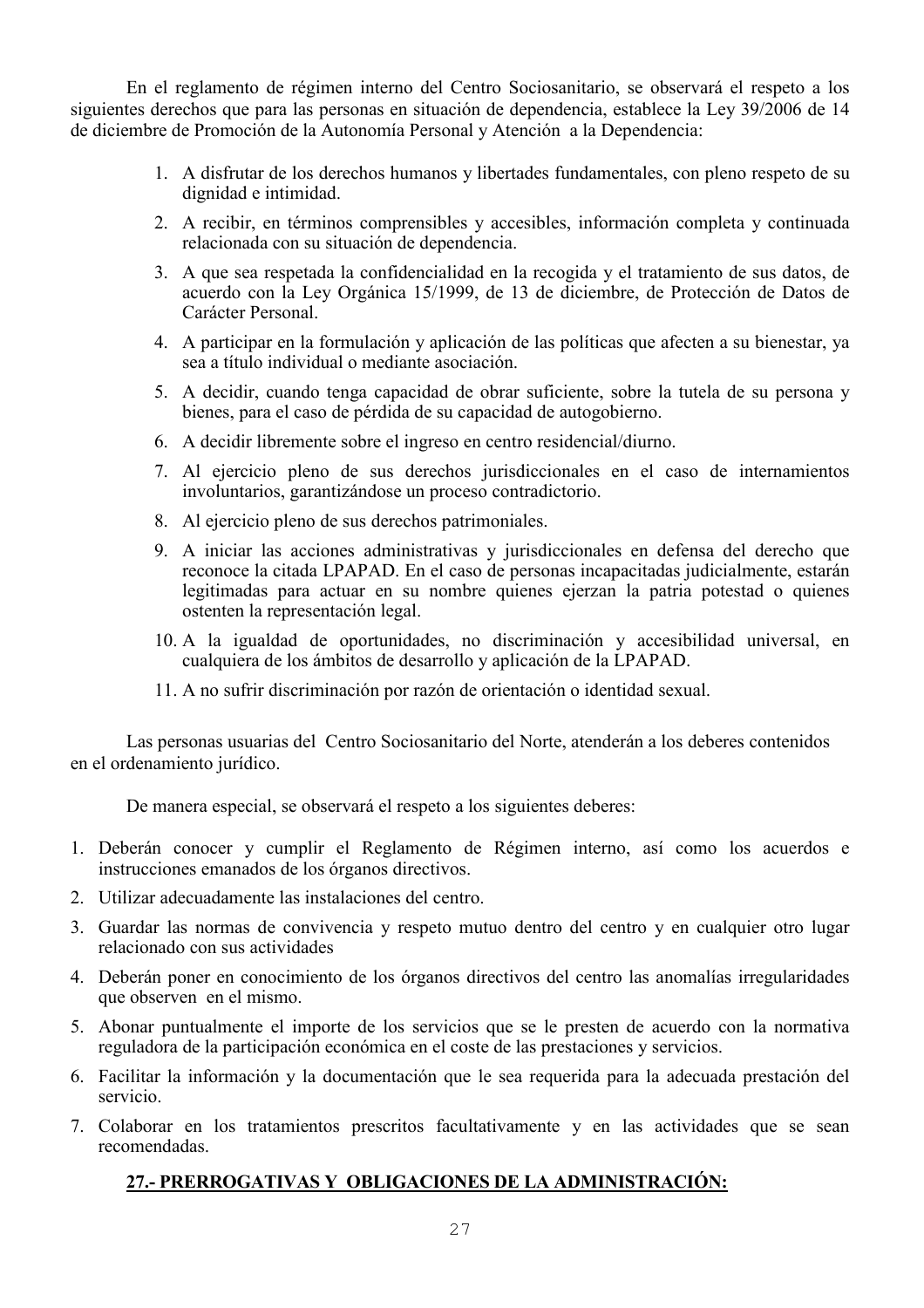Sin perjuicio del resto de derechos que resultan de la normativa vigente, la Administración gozará de las siguientes prerrogativas y derechos:

- Interpretar el contenido del contrato y resolver las dudas que ofrezca su cumplimiento.
- Modificar el contrato por razones de interés público debidamente justificadas, en los términos previstos en el TRLCSP y en la cláusula 11 de este pliego.
- Acordar la resolución del contrato en los casos y condiciones previstos en LCSP y presente pliego, y determinar los efectos de ésta.
- Ejercer funciones de inspección, vigilancia y control sobre el cumplimiento de las obligaciones del contratista, a cuvo efecto podrá inspeccionar los servicios, instalaciones, así como la documentación relacionada con el presente contrato. La Administración contratante conservará los poderes de policía necesarios para asegurar la buena marcha del servicio.
- Dictar las órdenes que resulten convenientes para mantener o restablecer la debida prestación el mismo.
- Imponer a la empresa contratista las **penalidades** pertinentes, por razón de los incumplimientos en que incurra.
- Imponer con carácter temporal las condiciones de utilización de la obra pública que sean necesarias para solucionar situaciones excepcionales de interés general.
- Asumir temporalmente el servicio, cuando el concesionario no lo prestare.
- $\bullet$  Rescatar el servicio

Los acuerdos que a este respecto dicte serán ejecutivos, sin perjuicio del derecho del contratista a su impugnación ante la Jurisdicción competente.

#### **28.- PENALIDADES**

El incumplimiento de las obligaciones establecidas en el contrato podrá llevar consigo la imposición al contratista de penalidades hasta el 10% del precio del contrato (precio plaza día ocupada por número de días de prestación del servicio y usuarios), concretándose la cuantía en función de los perjuicios físicos, morales, y materiales causados; el grado de intencionalidad o negligencia del infractor; y la existencia de reincidencia o reiteración de las penalidades establecidas en esta cláusula (por incurrir en el término de un año en más de un incumplimiento de la misma naturaleza), sin periuicio de la obligación de resarcimiento de los daños y perjuicios que se hubieren causado. Concretamente, se consideran penalizables, las siguientes actuaciones:

- Ceder, subarrendar o traspasar la totalidad o parte de los servicios objeto del contrato, bajo cualquier modalidad o título, sin el consentimiento expreso del Órgano de contratación.
- La no cobertura de las plazas con los usuarios designados por la Administración.
- La modificación de tarifas superiores a las autorizadas en cada momento, salvo aceptación expresa del Órgano de contratación, o la facturación a los usuarios del servicio de cantidad adicional alguna a las aprobadas.
- Inobservancia por parte del concesionario de obligaciones que afecten a aspectos higiénicos sanitarios en la prestación de los servicios.
- No cumplimiento de los compromisos adoptados en su oferta.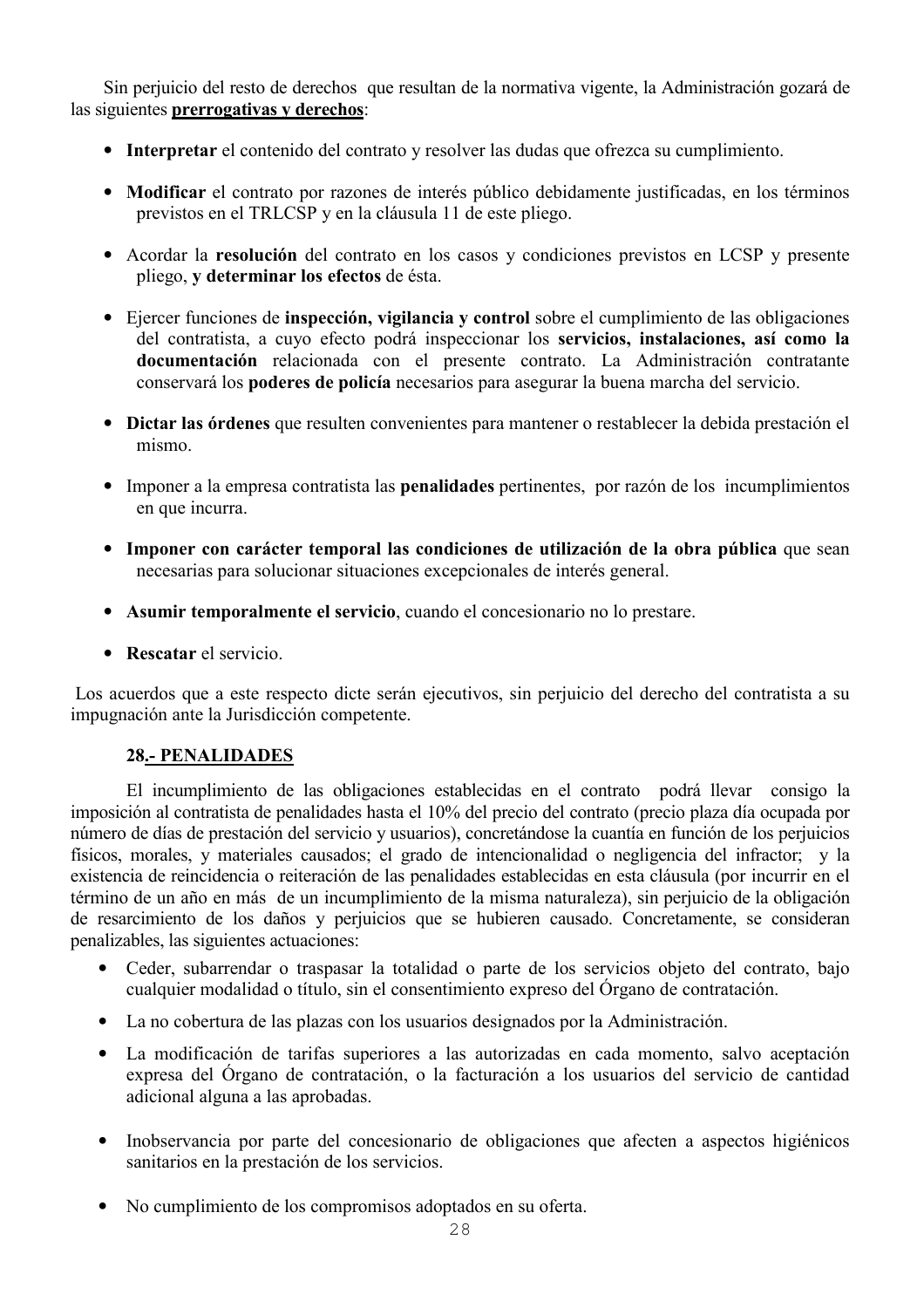- La interrupción o suspensión total o parcial en la prestación del servicio a los usuarios, salvo cuando concurran circunstancias iustificadas.
- La situación de notorio descuido en la conservación y mantenimiento de las edificaciones, instalaciones y demás infraestructuras, así como equipamiento, afectas a los servicios, siempre que hubiese mediado requerimiento por parte del Responsable del Contrato para la subsanación de dichas deficiencias. La negativa a la reposición o sustitución de aquellos materiales o equipamiento que se considere no se encuentran en estado adecuado de conservación y funcionamiento, será considerada como incumplimiento y podrá ser sancionada con importes económicos, en la liquidación de las facturas mensuales, de hasta tres veces el importe económico de los elementos cuya sustitución se solicitó.
- El incumplimiento reiterado de las órdenes o instrucciones del Órgano de contratación que revistan carácter esencial para la adecuada prestación de los servicios.
- · El falseamiento o falta de información que deba proporcionar el concesionario a la Administración, de conformidad con lo establecido en el presente Pliego.
- · Inobservancia de norma, disposiciones o resoluciones administrativas, emanadas de las autoridades y organismos competentes en al materia que afecten a la vigilancia y control de la seguridad, la sanidad y salubridad de las instalaciones, almacenes, alimentos, lavandería, limpieza, etc. de los servicios objeto de la concesión
- El trato vejatorio, poco ético a los usuarios y familiares de los mismos; así como no respetar los derechos de los usuarios.
- El incumplimiento de lo establecido en cuanto a los ratios y jornadas mínimas del personal de atención directa contemplado en el pliego, conforme a lo estipulado para este tipo de recurso en la normativa vigente relacionada con la materia, y concretamente atendiendo a lo que establece el Decreto 67/2012, de 20 de julio, por el que se aprueba el reglamento regulador de los Centros y servicios que actúen en el ámbito de la promoción de la autonomía personal y la atención a personas en situación de dependencia en Canarias, y sus normas de régimen interno, o normativa vigente, y al ofertado por la entidad adjudicataria.
- · El incumplimiento del plan de mantenimiento y conservación de las instalaciones, el incumplimiento de la vigilancia y control de calidad del servicio, así como la insuficiente dotación de medios para ejecutar el mismo.
- Incumplimiento de lo descrito en el Pliego de Prescripciones Técnicas Particulares y en la oferta formulada.
- La no contratación de las pólizas de seguros contempladas en el presente PCAP, o el impago de las mismas, o de la auditoría de cuentas del centro.
- No ingresar en la tesorería insular los gastos de anuncio de licitación de conformidad a lo determinado en este pliego.
- Incumplimiento por el contratista de la obligación de guardar sigilo a que se refiere este pliego, respecto a los datos o antecedentes que, no siendo públicos o notorios, estén relacionados con el objeto del contrato y hayan llegado a su conocimiento con ocasión del mismo, así como respecto a la confidencialidad de los expediente de los usuarios.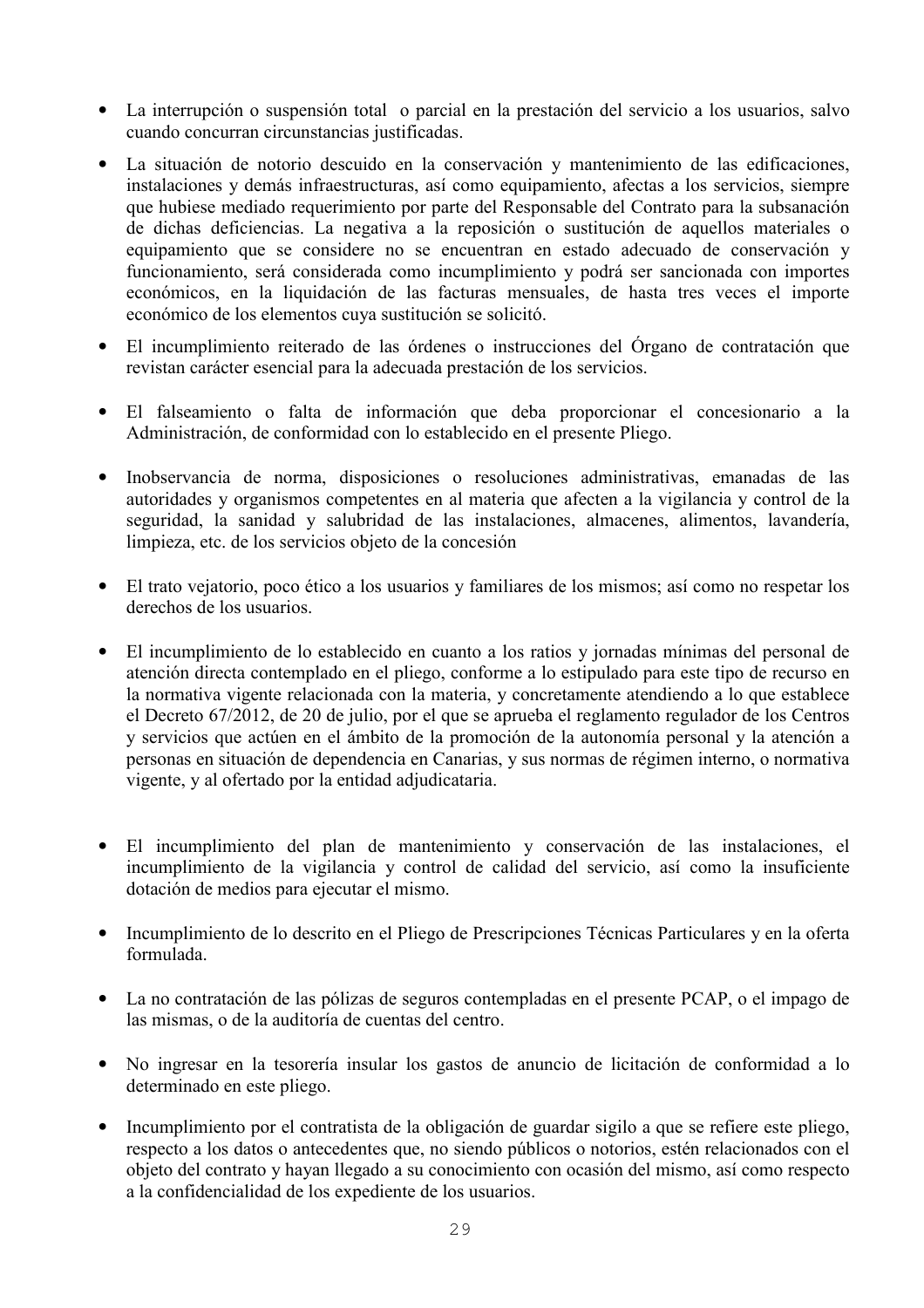Introducción en el servicio modificaciones no autorizadas por la Administración.

Las penalidades se impondrán por acuerdo del órgano de contratación, previa audiencia del contratista, por un plazo mínimo de cinco días hábiles, adoptado a propuesta del responsable del contrato si se hubiese designado, que será inmediatamente ejecutivo, y se harán efectivas mediante deducción de las cantidades que, en concepto de pago total o parcial, deban abonarse al contratista o sobre la garantía que, en su caso, se hubiese constituido, cuando no puedan deducirse de las mencionadas certificaciones.

#### $\overline{\mathbf{V}}$

## **SUBCONTRATACIÓN**

#### 29.- SUBCONTRATACIÓN

La subcontratación solo podrá recaer sobre prestaciones accesorias de conformidad con lo dispuesto en el artículo 289 del TRLCSP (por ejemplo, el servicio de lavandería o de comedor).

Para llevar a cabo la subcontratación de la ejecución parcial de prestaciones objeto del contrato principal, el contratista deberá comunicarlo por escrito al órgano de contratación con una antelación mínima de cinco (5) días hábiles a la fecha en que haya de iniciarse la ejecución del subcontrato, aportando, al mismo tiempo la siguiente documentación:

29.1.1.- Comunicación de la intención de celebrar lo subcontratos, señalando la parte de la prestación que se pretende subcontratar y la identidad del subcontratista y, justificando suficientemente la aptitud de éste para ejecutarla por referencia a los elementos técnicos y humanos de que dispone y a su experiencia.

29.1.2.- Declaración responsable del subcontratista, formulada ante autoridad administrativa, notario público u organismo profesional cualificado, de no encontrarse inhabilitado para contratar de acuerdo con el ordenamiento jurídico o comprendido en alguno de los supuestos del artículo 49 de la LCSP.

29.1.3.- Declaración del contratista de que las prestaciones a subcontratar, conjuntamente con otros subcontratos precedentes, si los hubiere, no exceden del 40 por ciento del importe de la adjudicación del contrato principal, con indicación expresa de los importes de cada uno de los subcontratos realizados y del porcentaje que su importe actual acumulado, incluido el que es objeto de comunicación, representa sobre el presupuesto de adjudicación del contrato principal.

29.2.- Las modificaciones que se produzcan en las prestaciones objeto del subcontrato a lo largo de su ejecución, deberán ser notificadas por escrito al órgano de contratación, en un plazo no superior a quince días de producirse la misma, con indicación de las modificaciones producidas.

#### **VI**

## EXTINCIÓN DEL CONTRATO

#### 30.- RESOLUCIÓN Y EXTINCIÓN DEL CONTRATO

Además de en los supuestos de cumplimiento, el contrato se extinguirá por su resolución, acordada por la concurrencia de alguna de las causas previstas en los artículos 223 y 286 del TRLCSP dando lugar a los efectos previstos en los artículos 225 y 288 del referido texto, y además, podrá quedar extinguido por las siguientes:

• Incumplimiento del plazo de inicio en la prestación del servicio de explotación del Centro o interrupción en la prestación del mismo.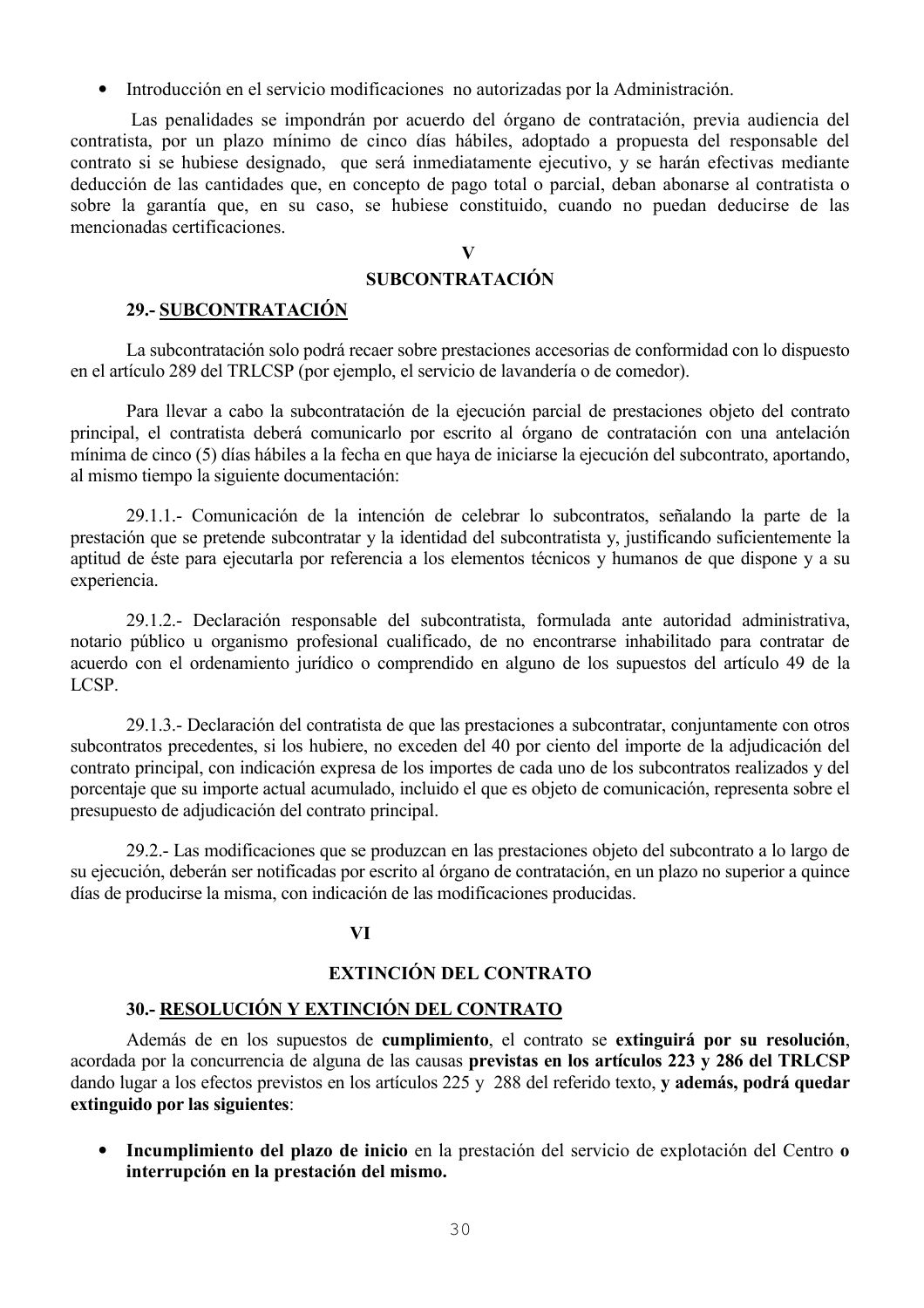- La prestación deficiente del servicio, entendiéndose por tal el incumplimiento reiterado de las prescripciones contenidas en el pliego de prescripciones técnicas particulares, pliego de cláusulas administrativas, documento que define las condiciones de mantenimiento de las instalaciones u oferta, o el incumplimiento de las obligaciones contractuales esenciales relativas a la explotación del centro.
- La obstrucción por el contratista al ejercicio por parte de la Administración de las facultades de control e inspección.
- La intervención de la concesión por un plazo superior al establecido como máximo sin que el contratista hava garantizado la asunción completa de sus obligaciones.
- La percepción de tarifas superiores a las aprobadas por la Administración.
- · El grave descuido en la conservación de las instalaciones, inmueble o equipamiento, entendiendo que se da tal cuando repercuta significativamente en el funcionamiento normal del Centro, suponga riesgo para la seguridad e integridad de los usuarios o disminuya también de forma significativa la calidad de atención a los mismos.
- Incumplimiento por el contratista de la obligación de guardar sigilo a que se refiere este pliego, respecto a los datos o antecedentes que, no siendo públicos o notorios, estén relacionados con el objeto del contrato y hayan llegado a su conocimiento con ocasión del mismo, así como respecto a la confidencialidad de los expediente de los usuarios.

Cuando el contrato se resuelva por incumplimiento culpable del contratista, el contratista deberá indemnizar a la Administración los daños y perjuicios ocasionados. La indemnización se hará efectiva, en primer término, sobre la garantía que se hubiese constituido, sin perjuicio de la subsistencia de la responsabilidad del contratista en lo que se refiere al importe que exceda del de la garantía incautada.

#### Intervención del servicio.

Si del incumplimiento por parte del contratista se derivase perturbación grave y no reparable por otros medios en el servicio público, incluida la desobediencia a órdenes de modificación, o de conservación del inmueble o instalaciones, o bien cuando el contratista no preste o no pueda prestar el servicio por causas imputables o no al mismo, y la Administración no decidiese la resolución del contrato, podrá acordar la intervención del mismo hasta que aquélla desaparezca. En todo caso, el contratista deberá abonar a la Administración los daños y perjuicios que efectivamente le haya irrogado. En virtud de la intervención, la Administración se encargará directamente del funcionamiento del servicio y de la percepción de los derechos establecidos, durante un plazo máximo de tres meses, utilizando para ello el mismo personal y material del concesionario. La explotación del servicio se realizará a riesgo y ventura del contratista, a quien se entregará, al finalizar el secuestro, el saldo activo que resultare después de satisfechos todos los gastos, incluidos los haberes del Interventor designado y las penalidades, en su caso, impuestas.

#### Rescate del servicio.

Por razones de interés público la Administración podrá acordar el rescate del servicio para gestionarlo directamente. En este caso, la Administración indemnizará al contratista de los daños y perjuicios que se le irroguen.

#### Reversión del servicio.

Al finalizar el contrato, revertirán a la Administración el servicio, las obras, instalaciones y equipamiento que fue puesto a disposición del adjudicatario para la explotación del servicio por el